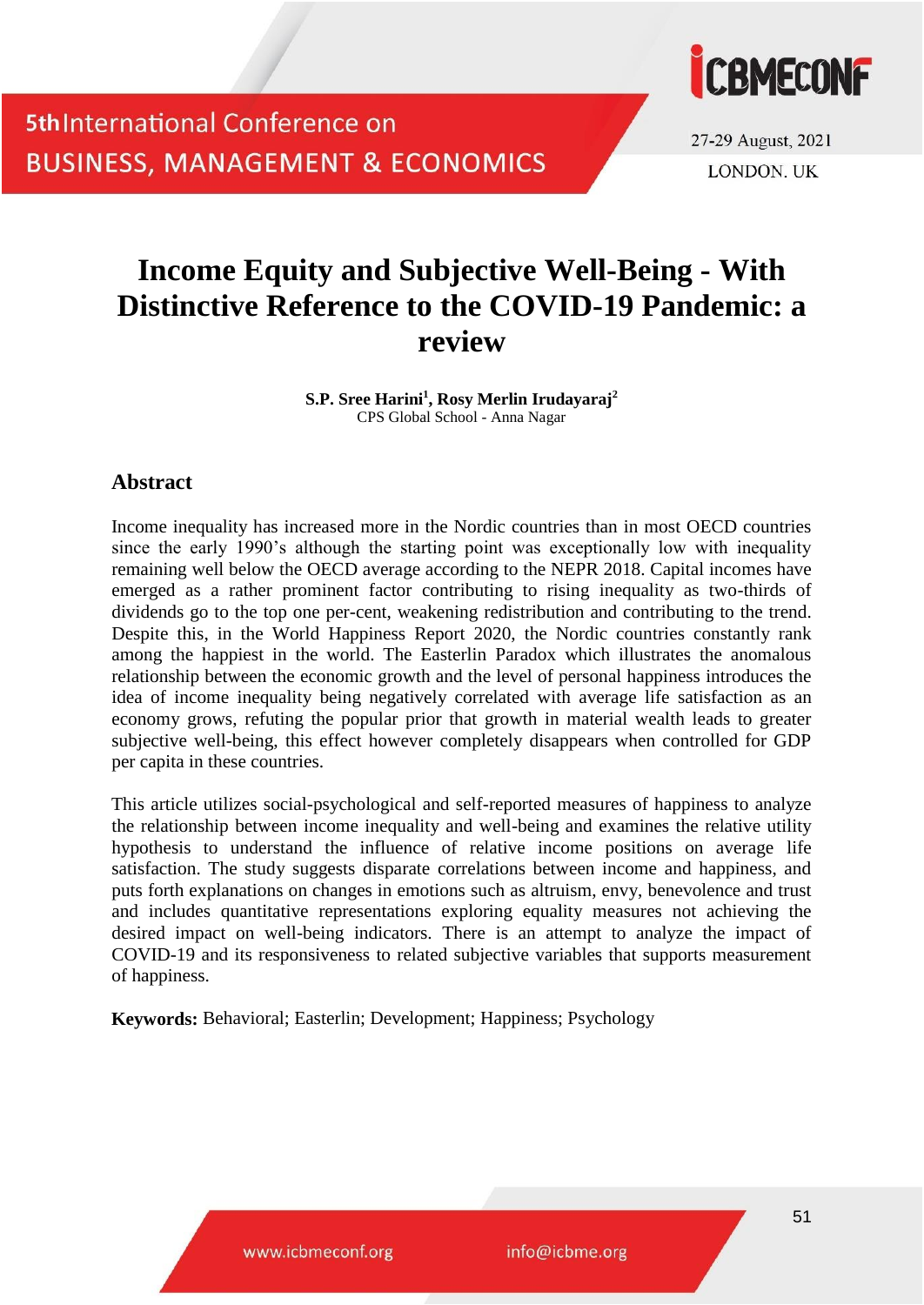

27-29 August, 2021 **LONDON UK** 

## **Introduction**

Economics is to help life, and the purpose of life is to be happy. The study of happiness is fairly unaccustomed to economists although there is a rising fixation with the happiness index in recent years which emanates from growing dissatisfaction over traditionalist measures of subjective well-being and life satisfaction, including measures like GDP per capita.

It is natural for one to read numerous headlines calling happiness the new GDP, an issue which was comprehensively discussed in the 2017 World Government Summit held in Dubai. The Kingdom of Bhutan had introduced Gross National Happiness indicators in 2011, Japan had introduced its Cabinet Commission legislating for well-being in 2010 and administered its first Quality of Life survey in 2012 and three international surveys have already been conducted by The European Bank for Reconstruction and Development (EBRD) to assess well-being in 34 countries. Happiness measures have also been incorporated in education systems, The "Happy Education for All" policy was introduced by the Kingdom of Korea in 2013 and The Character and Citizenship syllabus of Singapore now includes Social and Emotional Learning as part of its curriculum (Bris 2017).

Thus, this growing importance of happiness in an economy raises questions concerning the extent to which GDP per capita can predict and portray happiness levels, the elasticity of happiness in different countries to changers in GDP and the socio-psychological factors that influence people's happiness. This paper attempts to fetch answers to these questions and also hypothesise what both the developing and developed world can learn from the Nordic countries with reference to achieving high levels of happiness even amidst COVID-19.

The literature review is aimed at examining the relationship between income distribution and happiness by assessing the posited relationships between per capita incomes and well-being using social-psychological and self-reported measures of happiness, additionally evaluating the impact of the COVID-19 pandemic on measures of happiness and income equity.

#### **Review of Literature**

Cross-country studies have ultimately reported that on average, people in rich countries are happier than people in relatively poorer countries. Deaton (2008) utilizes evidence from the Gallup World Poll which surveyed national samples of adults in 132 countries to analyze the relationships between life and health satisfaction with national income, age and life expectancy to yield that subjective well-being is strongly related to per capita national incomes, reinforcing the popular prior that high-income countries have greater average lifesatisfaction than low-income countries.

Frey and Stutzer (2002) examine the influence of per capita incomes on subjective well-being and arrive at the supposition that greater parity between the sexes, respect for human rights

www.icbmeconf.org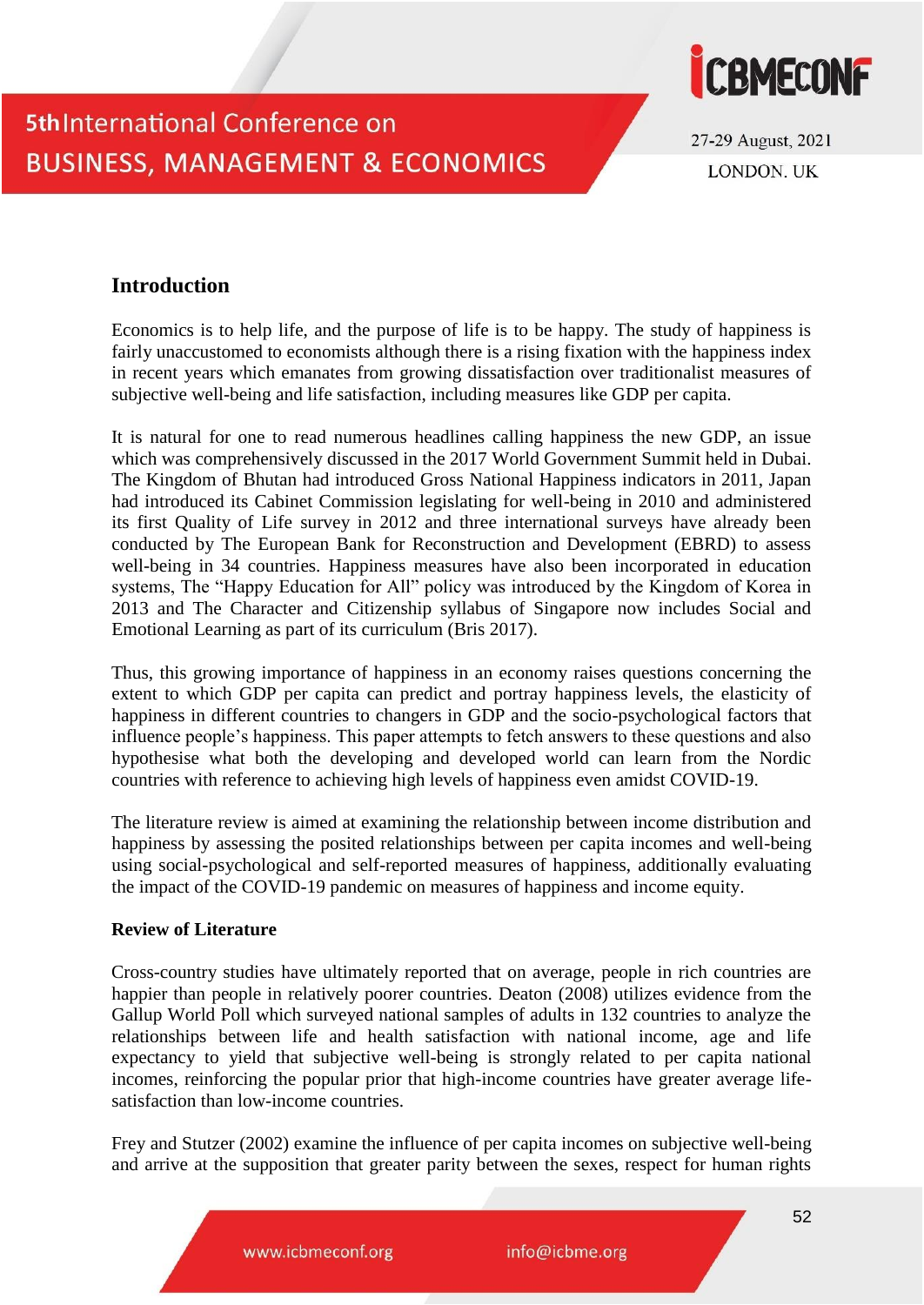

27-29 August, 2021 **LONDON UK** 

and more developed democratic conditions than rising incomes itself account for the seemingly observed positive association between income and happiness. However, people in higher income brackets do have more opportunities, the greater ability to have their material desires met and enjoy a higher status in society in which case higher income yields higher utility, and conversely the poor are unhappy. The empirical studies of Veenhoven (1991) find a more robust and palpable relation between income and happiness at the lower end of the wage scale whilst some researchers like Argyle (1999) have observed an additional effect at higher income groups which may be delineated by psychological responses in the form of greed and envy resulting from high degrees of wealth.

It can often be misleading to construe higher incomes as an increase in happiness. At a point in time income varies proportionally with happiness both within and among nations, but overtime happiness does not trend upwards as income continues to grow (Easterlin 1974). This relation presented by Easterlin (1974) is acknowledged as paradoxical as it not only refutes a sizeable volume of scientific empirical data based on cross-sections of countries and within-country individual panel data but also rebuts the widely accepted contention that higher subjective well-being is positively associated with greater freedom of choice and increased material wealth (Clark & Senik, 2011).

The Easterlin Paradox was further examined (Oishi et al.,2011) using USA's - general social survey data from 1972 to 2008 and found that an even distribution of economic growth across a population reckons for greater happiness whilst economic growth concentrated among a small fragment of the nation's privileged fails to lead to greater life contentment as it is an exacerbation of persisting inequalities. This study evaluated the negative correlation between income inequality and happiness among lower-income respondents which is in fact explained by perceived unfairness and lack of trust, not by lower household income. According to this article, Americans trusted people less and perceived other people to be less fair in the years with more national income inequality than in the years with less national income inequality and the inverse relation between income inequality and happiness only held for respondents in lower-income brackets, not for higher-income respondents. Thus, a more equitable distribution of growth in national wealth may be a prerequisite to increasing nationwide happiness.

This conclusion is sustained by Nigel Tomes (1985) who used Canadian survey data and social-psychological measures of Happiness and satisfaction to conduct an empirical test of the interdependent preferences/utilities model to find that the income share of the richest 10% of the population is negatively correlated with subjective well-being where individuals would rather see an increase in income inequality since a more balanced distribution of income would increase the income of the poor and consequently reduce the satisfaction of the envier whilst income inequality was negatively related to life satisfaction among the poorest 40% of the population which was regarded by Tomes as a rather surprising observation given that it contrasted Lester Thurow (1971)'s view that people share an altruistic disinclination towards income inequality in their community.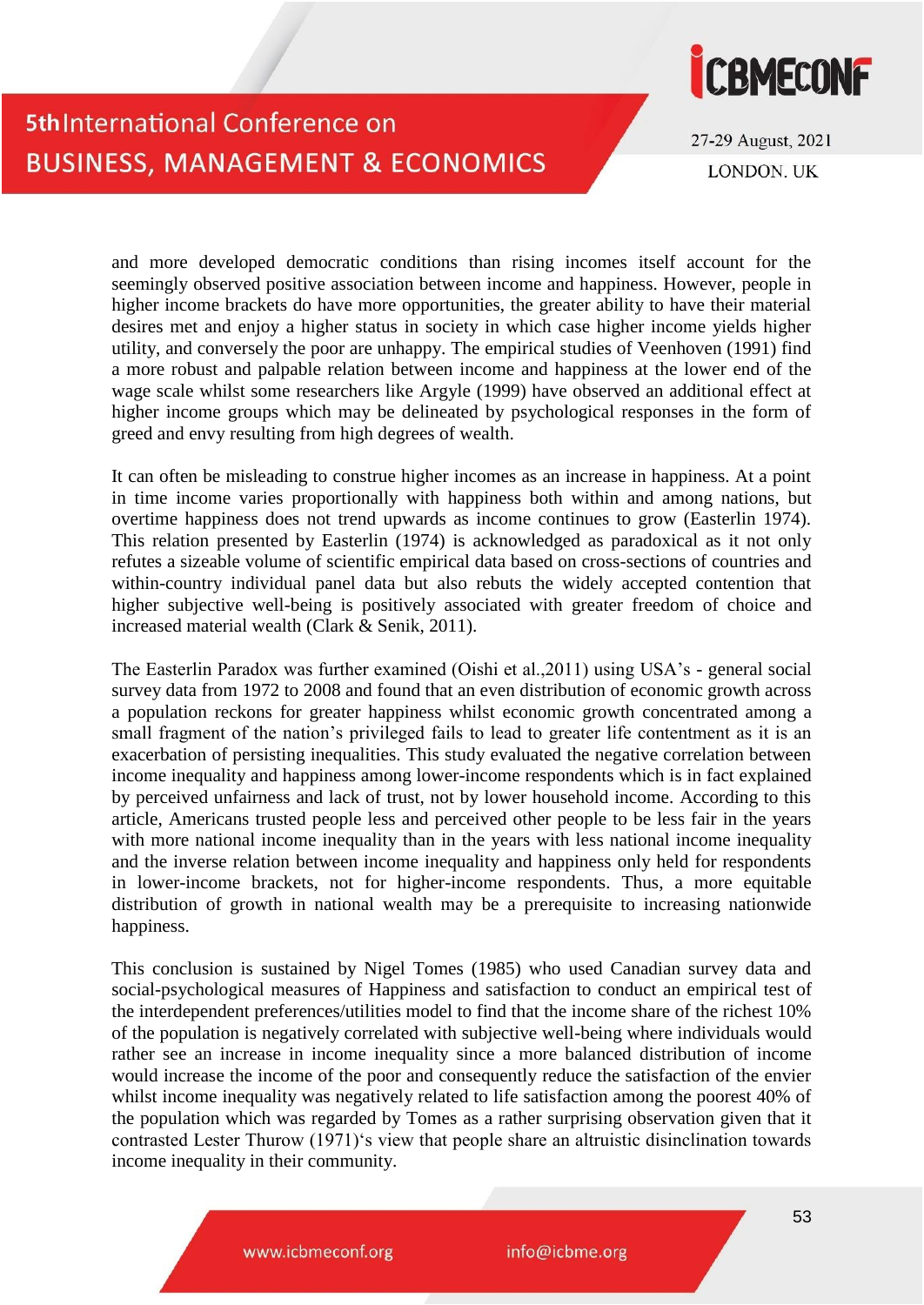

27-29 August, 2021 **LONDON UK** 

In spite of extensive improvement in living standards China saw a plunge in happiness over the 1990-2000 decade (Delhey 2008). China progressively becoming skewed at the higherincome bracket resulted in deteriorating financial positions of most Chinese when coupled with average national income. Finland, the happiest country of 2021 as per the World Happiness Report 2021, saw its richest decile group's incomes rising more rapidly than the rest of the income groups whilst the two poorest groups experienced stagnant income growth in the late 1990's, indicating an increase in relative inequality as suggested by the series of Gini coefficients. The increase in inequality during this period of rapidly changing capital markets and economic conditions was also, in part, driven by property income which is attributed to many factors including increased centralization of wealth holdings and increased returns to capital (Jäntti 2003).

By testing anomie, political dissatisfaction and relative deprivation which are three explanations concentrating on the mental repercussions of rapid social changes Delhey (2008)'s study found that rising relative deprivation turned people into "frustrated achievers", that is individuals who are dissatisfied with their relative income position to the "winners" although their absolute values of wealth or welfare has increased which consequently only increases financial dissatisfaction given that it is observed that economic agents tend to assess the options available to them on the basis of relative values of wealth rather than on absolute values, indicating that utility is relative in nature (Caporale 2007).

This eventually progresses to become one of the strongest depressors of happiness which also serves to prove that income growth at lower living standards does not always lead to gains (Delhey 2008). Clark (2011) explores the relative utility hypothesis and proposes that people think in partial equilibrium terms (the absolute income of the individual increases/the individual becomes richer) rather than general equilibrium terms (everyone receives a higher income/everyone becomes richer), explaining why people chase after higher incomes despite being displeased with their relative income positions.

The effects of social comparison posited by the relative utility hypothesis however disappears when controlled for or limited to countries in Eastern Europe where relative income is positively related to subjective well-being and produces a 'tunnel effect'(Caporale, 2007).

Contrastingly, this study observed that rising inequality may potentially raise the expectations of the poor that in the future they are to enjoy higher incomes (i.e. the tunnel effect) in which case rapid growth at the initial stages of reform which causes higher income inequality is more socially and politically acceptable. The relation between income growth and life satisfaction over time is connected with the nature of growth itself and the psychological response/behavior of individuals. Individual happiness increases with greater purchasing power but man is a social animal. This rouses relative concerns (income comparisons), restricting the absolute effect of greater wealth (Clark & Senik, 2011).

Stevenson and Wolfers (2008) hypothesize that the relationship between life satisfaction and income within countries (that is, comparing the well-being of the nation's rich and poor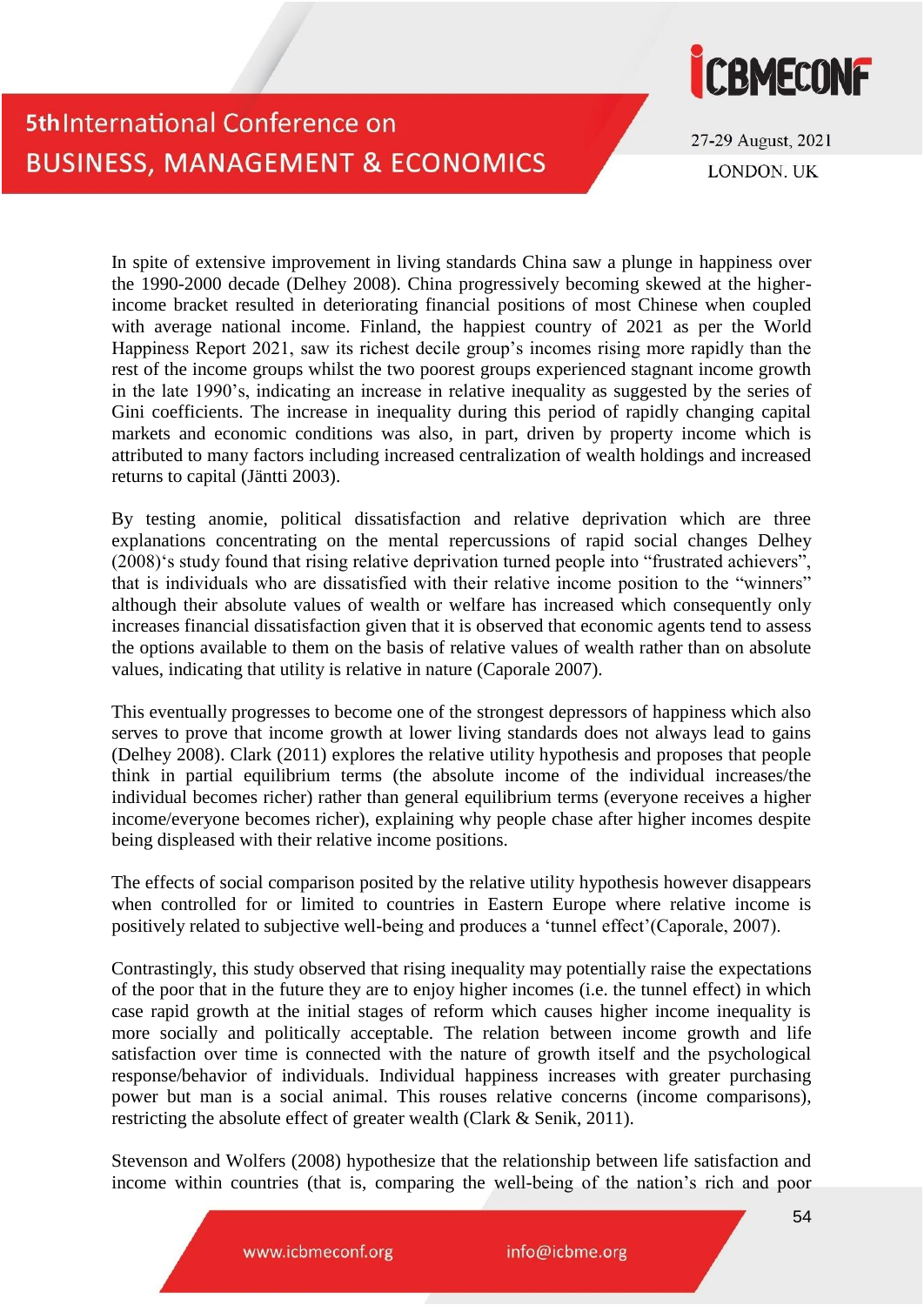

27-29 August, 2021 **LONDON UK** 

members) is analogous to that seen among countries, this is in turn similar to that seen in the time-series relationship which compares the happiness of countries at distinct points in time as it becomes richer or poorer. However, the time series part of the analysis is postulated as being suggestive. Clark and Senik (2011) provide an explanation as to why an increase in GDP does not necessarily lead to greater happiness in time-series data by propounding that growth is a zero-sum game where the richer are happier and the poor are consequently less happy (one group's gain is equivalent to another group's loss), both within and across countries where rising incomes for all may not affect the relative income positions.

Growth also changes ambitions and the environment and if both the environment and ambitions increase at a similar rate, subjective well-being is unlikely to increase given that expectations and outcomes are positively related. Individuals will become keener to grow richer but doing so will not result in greater happiness as their expectations start to gain on their outcomes which Clark and Senik (2011) and Rayo and Becker (2007) state is like an illusion, as also suggested by Easterlin.

However, it is important to acknowledge that as the study of happiness became increasingly empirical and quantitative, circumscribed definitions of welfare and utility prevailed which raises questions on the reliability of the survey data available to economists given that answers to survey questions are heavily dependent on and influenced by the respondents' mood and disposition at the time. Thus, even trifling changes in the phrasing of the questions can result in large biases in results (Graham 2005). Clark (2011) emphasises the futility of this debate given that every researcher neither investigates the same countries nor do they assess the same happiness indicators and inequality measures. Thus, unless we have access to synchronised panel datasets over an extensive range of countries and standardised income information, the debate will continue to extend.

Greyling et al.(2020) draw on survey data from the Gross Happiness Index to determine the relationship between happiness levels and the relevant treatment covariate, lockdown regulations in South Africa, a country suffering from an economic crisis yet with uncompromising lockdown measures. The study found a negative relation and justifies that the recognised macroeconomic determinants of happiness were not as influential on trends in subjective well-being as other factors that were directly related to the repercussions of the lockdown, categorised as social capital issues such as concerns over education, lack of mobility and economic issues such as job insecurity, pay cuts in the case of extreme country cases. It also suggests a U-shaped relationship between the number of COVID-19 cases and happiness; the size of the effect however is imperceptible.

Another study of theirs utilises Difference-in-Difference and Least Squares Dummy Variable estimation technique to ascertain the causal effect of the lockdown and the diversity in the effect size of lockdown across the countries of New Zealand, South Africa and Australia to propound that despite the type or span of the lockdown, it unquestionably causes a decline in happiness which supports their previously stated argument that the negative effect on happiness is exacerbated in countries with more stringent Lockdown regulations.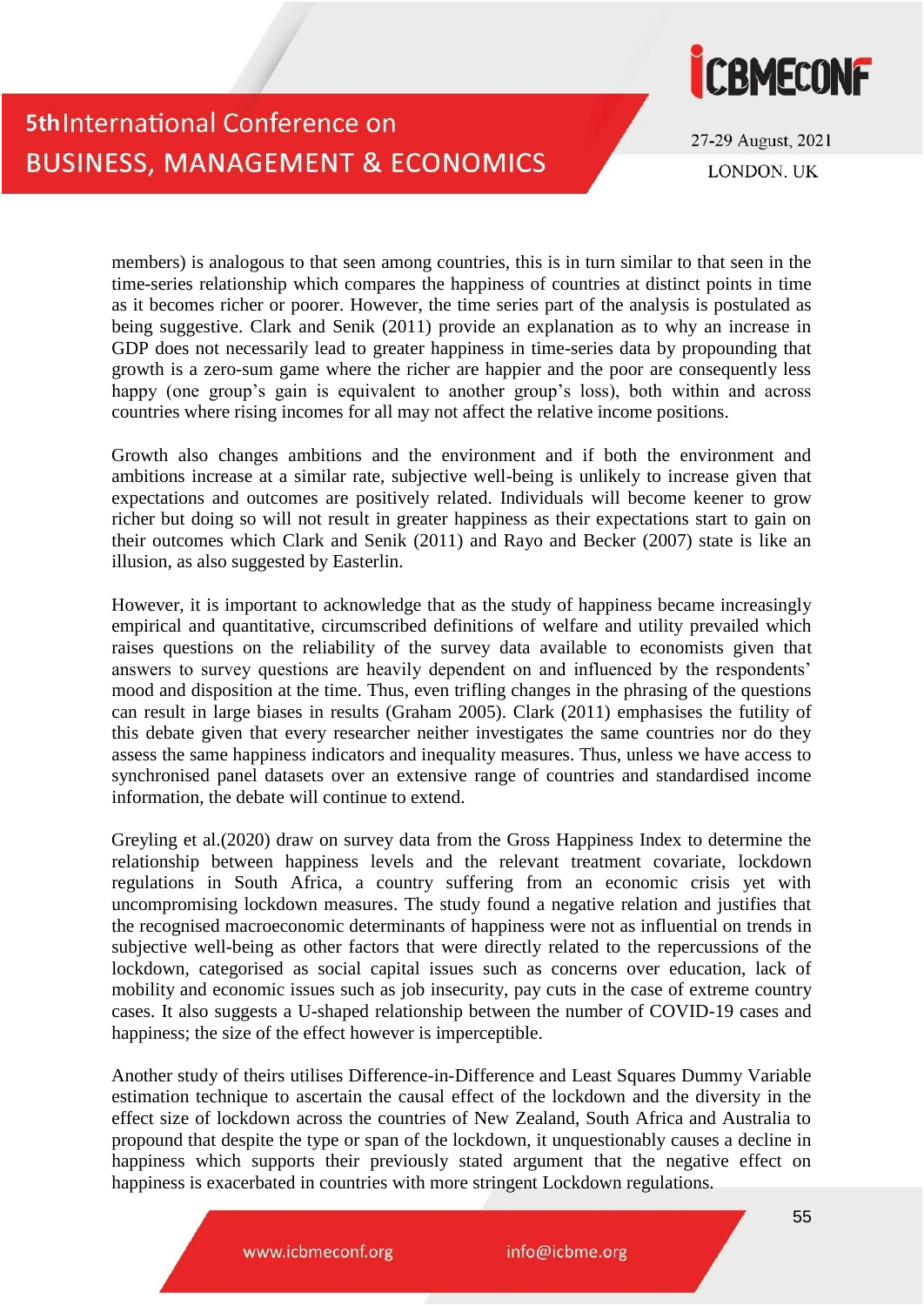

27-29 August, 2021 **LONDON UK** 

Although there is a prevailing yet reasonable conception that the pandemic has exacerbated income inequality, with per capita incomes decreasing more in poor than in rich countries this is not completely true (Deaton 2021). The study stated that poor countries had experienced fewer deaths per head despite the better preparedness, more competent democracies, higher incomes and qualitative healthcare systems of richer countries. The study consequently proposed that countries with higher mortality rates experienced larger decreases in income whilst fewer deaths had resulted in higher incomes suggesting that there was no trade-off between lives and income. This contrasts popular beliefs given that higher-income countries saw a greater fall in per capita incomes.

Similarly, Clark, d'Ambrosio and Lepinteur (2021) use data from the COME-HERE survey to reinforce this sentiment that the poor have benefitted by examining how government compensation schemes to address the adverse/unforeseen impacts on household incomes caused by the pandemic response efforts (lockdowns, curfews) such as furlough payments and direct support has in fact caused a fall in relative and absolute income inequality in equalised disposable household income within countries in the European Union with the exception of France where relative inequality increased slightly due to wider differences in income at the top of the wage scale.

Deaton (2021) however notes that international income inequality decreased in cross-country comparisons but increased when weighted by population because the decreasing incomes in India was not countervailed by China which is no longer a poor country. Elgar, Stefaniak and Wohl (2020) used country data on income inequality and four aspects of social capital (civic responsibility, confidence in public institutions, trust and group affiliations) associated with data on COVID-19 deaths in 84 countries to find that mortality is positively related to income inequality, trust and group affiliations but negatively related to civic engagement and confidence in public institutions when cross-national differences in wealth, population size and age were controlled. Additionally, the study also states that income inequality and social capital are a function that also influences differences in vaccination rates across countries.

The literature gives us a rough picture of the relationship between Income and happiness which paves the way for our analysis that compares the responsiveness of changes in happiness to changes in GDP per capita as an attempt to ascertain the nature and numerical strength of this relationship in the developed and developing world.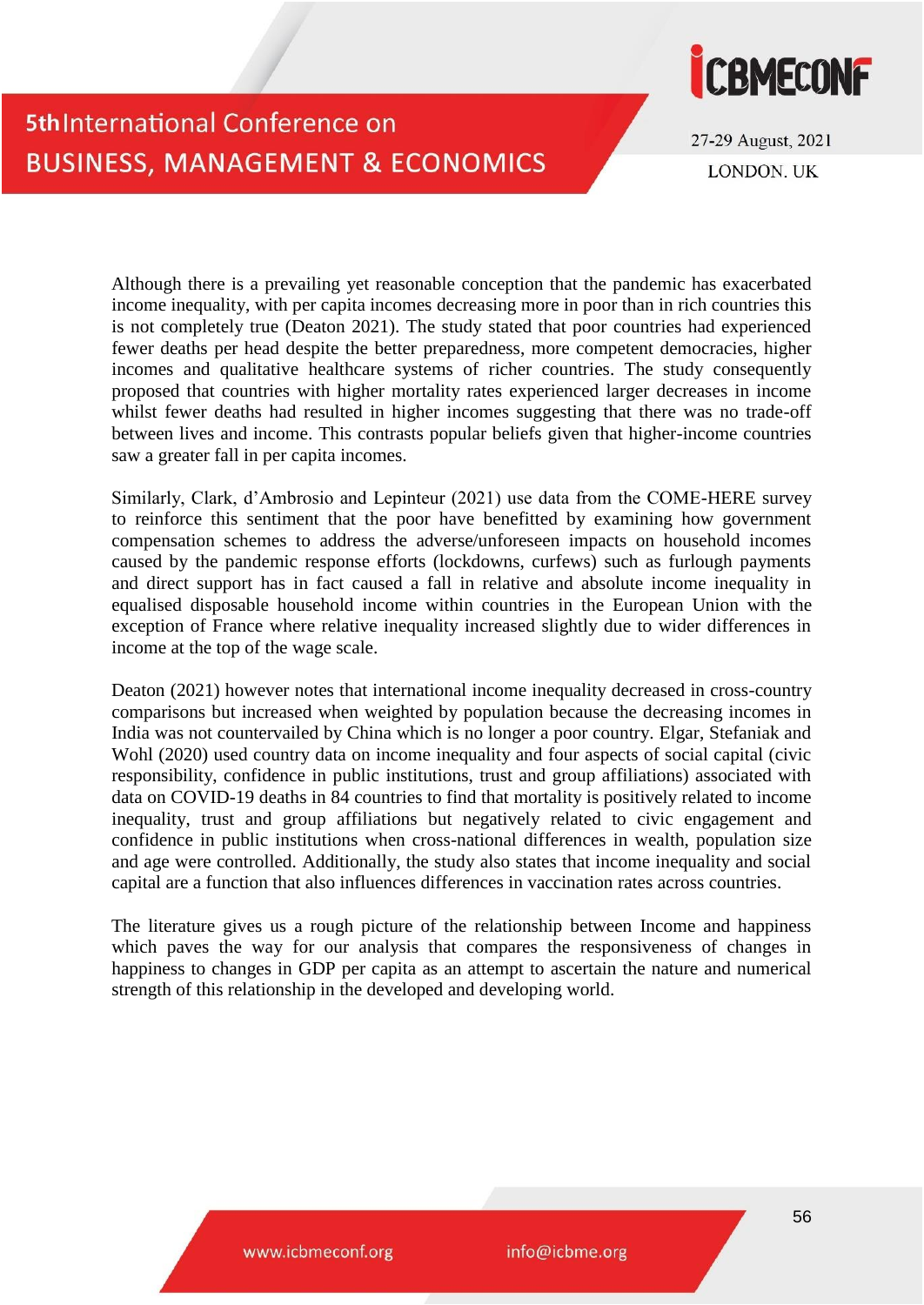

27-29 August, 2021 LONDON. UK

#### **GEH - GDP per capita Elasticity of Happiness**

| <b>Countries</b> | <b>YEAR</b> | <b>PERCENTAGE</b><br><b>CHANGE IN</b><br><b>HAPPINESS</b> | <b>PERCENTAGE</b><br><b>CHANGE IN GDP</b> | <b>GDP</b> per capita<br><b>ELASTICITY of</b><br><b>HAPPINESS</b> |  |  |  |  |
|------------------|-------------|-----------------------------------------------------------|-------------------------------------------|-------------------------------------------------------------------|--|--|--|--|
|                  | 2015        | -0.013285506                                              | 2.646030804                               | -0.005020919                                                      |  |  |  |  |
|                  | 2016        | -0.053149083                                              | 5.389470218                               | $-0.009861653$                                                    |  |  |  |  |
| Denmark          | 2017        | 0.438713108                                               | 6.923161043                               | 0.063368901                                                       |  |  |  |  |
|                  | 2018        | 0.595632032                                               | -2.318561446                              | -0.256897238                                                      |  |  |  |  |
|                  | 2019        | 0.605263158                                               | -2.877397734                              | $-0.210350884$                                                    |  |  |  |  |
|                  |             |                                                           |                                           |                                                                   |  |  |  |  |
|                  | 2015        | -0.319064079                                              | -5.240148949                              | 0.060888361                                                       |  |  |  |  |
|                  | 2016        | 0.520138704                                               | 7.149629048                               | 0.072750446                                                       |  |  |  |  |
| Norway           | 2017        | 0.756269073                                               | 8.262236454                               | 0.091533216                                                       |  |  |  |  |
|                  | 2018        | $-0.52673163$                                             | -7.726042635                              | 0.068176123                                                       |  |  |  |  |
|                  | 2019        | -0.873709293                                              | -9.852381933                              | 0.088680006                                                       |  |  |  |  |
|                  |             |                                                           |                                           |                                                                   |  |  |  |  |
|                  | 2015        | 0.094517958                                               | 2.336302463                               | 0.040456217                                                       |  |  |  |  |
|                  | 2016        | 0.755429651                                               | 5.82944381                                | 0.129588632                                                       |  |  |  |  |
| Finland          | 2017        | 2.182353729                                               | 7.972564272                               | 0.273732974                                                       |  |  |  |  |
|                  | 2018        | 1.795073375                                               | -2.494639311                              | -0.719572312                                                      |  |  |  |  |
|                  | 2019        | 0.514866778                                               | -0.659638368                              | -0.780528852                                                      |  |  |  |  |

www.icbmeconf.org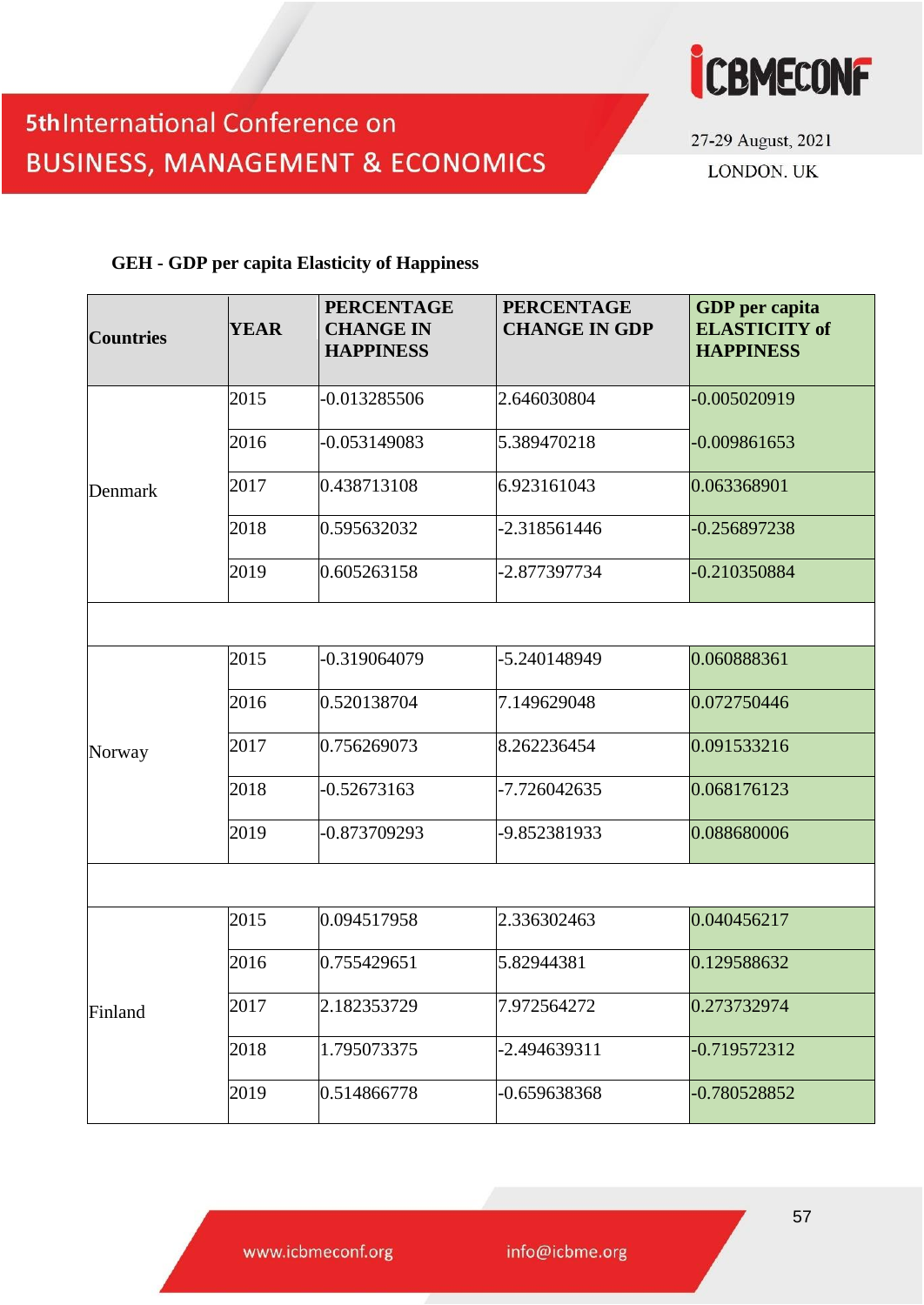

27-29 August, 2021 LONDON. UK

|               | 2015 | -0.991309071   | 0.814193601    | -1.217534834   |
|---------------|------|----------------|----------------|----------------|
|               | 2016 | -0.096008778   | 3.514566298    | -0.02731739    |
| Sweden        | 2017 | 0.411861614    | 1.482668919    | 0.27778394     |
|               | 2018 | 0.396499863    | -5.448051313   | $-0.072778291$ |
|               | 2019 | 0.136184121    | 8.495550326    | 0.016030053    |
|               |      |                |                |                |
|               | 2015 | -0.793545827   | 16.9361106     | $-0.046855258$ |
|               | 2016 | 0.039994667    | 16.01537741    | 0.002497267    |
| Iceland       | 2017 | $-0.119936034$ | 2.324692396    | -0.051592217   |
|               | 2018 | -0.013342228   | $-8.255416363$ | 0.001616179    |
|               | 2019 | 0.133440085    | -10.86989092   | $-0.01227612$  |
|               |      |                |                |                |
|               | 2015 | -0.443935271   | -1.178806444   | 0.376597255    |
|               | 2016 | -4.559838895   | 13.95265267    | -0.326808027   |
| <b>Brazil</b> | 2017 | $-3.255463451$ | -9.311069892   | 0.349633661    |
|               | 2018 | -1.85387132    | -3.155568739   | 0.587491978    |
|               | 2019 | 1.206349206    | 19.30450065    | 0.062490568    |
|               |      |                |                |                |
|               | 2015 | 2.44926522     | -6.52968267    | 0.375097129    |
| Russia        | 2016 | 1.827185792    | 23.15282197    | 0.078918492    |
|               |      |                |                |                |

www.icbmeconf.org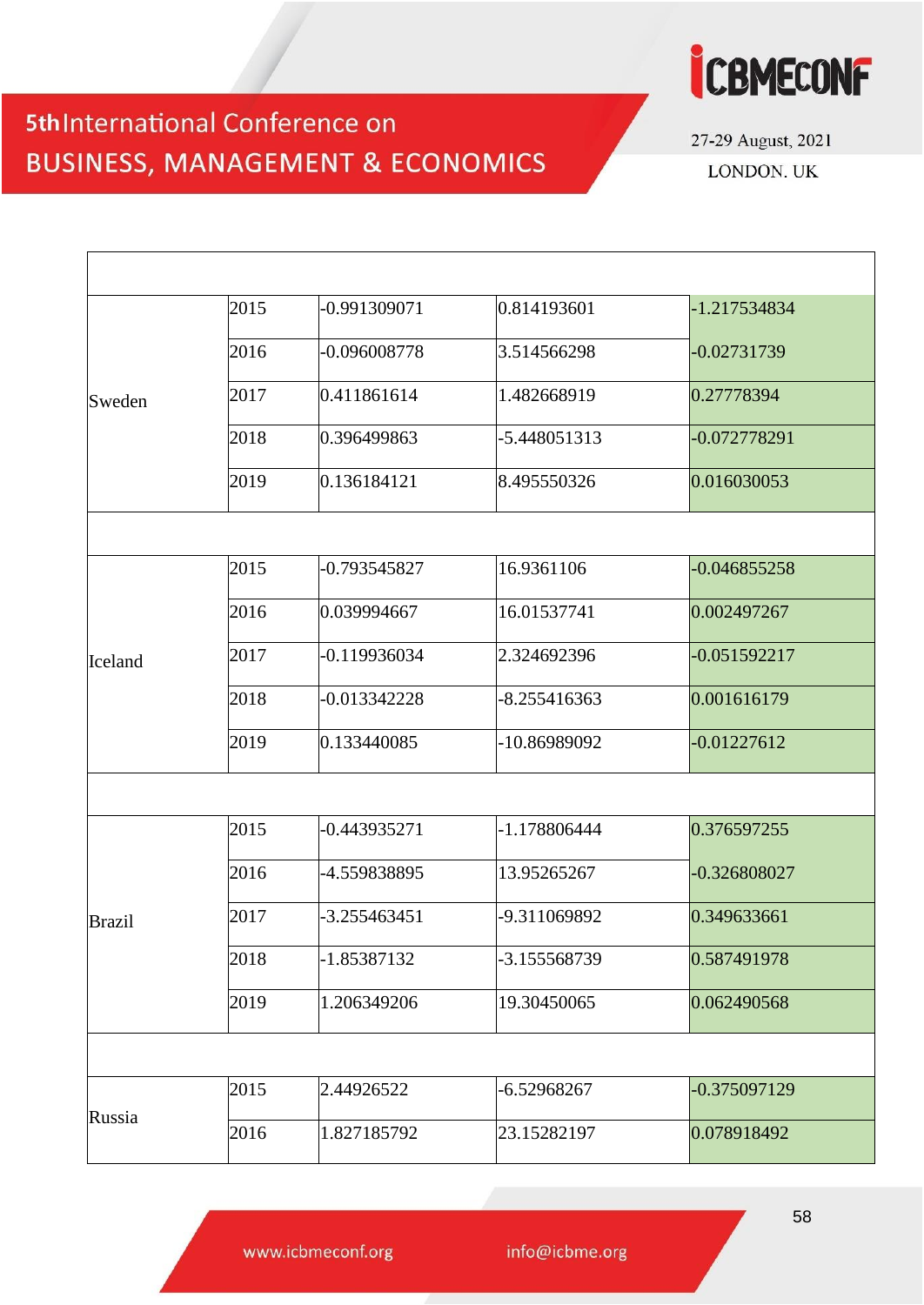

27-29 August, 2021 LONDON. UK

| 2017 | -2.565822573   | 6.067723661 | $-0.422864111$ |
|------|----------------|-------------|----------------|
| 2018 | -2.788296041   | 1.883682869 | -1.480236449   |
| 2019 | -1.805949008   | -13.9188606 | 0.129748337    |
|      |                |             |                |
| 2015 | -3.526834611   | 7.9066523   | $-0.446059151$ |
| 2016 | -2.0208901     | 14.37699127 | 0.140564188    |
| 2017 | -2.896871379   | 1.221709182 | -2.371162812   |
| 2018 | -4.176610979   | 4.67330721  | -0.893716332   |
| 2019 | -11.00871731   | 207.725281  | $-0.052996521$ |
|      |                |             |                |
| 2015 | 2.042801556    | 1.004098208 | 2.0344639      |
| 2016 | 0.533841754    | 8.97772934  | 0.059462892    |
| 2017 | $-0.512042481$ | 12.35708558 | $-0.041437156$ |
| 2018 | -1.048417842   | 2.856661735 | -0.367008046   |
| 2019 | -1.290695434   | 15.17607253 | -0.085048054   |
|      |                |             |                |
| 2015 | -3.942266265   | -8.0512605  | 0.489645847    |
| 2016 | 8.297824624    | 16.30140416 | 0.509025146    |
| 2017 | -2.174363222   | 3.938863233 | -0.552028109   |
| 2018 | -0.042337003   | -5.84606599 | 0.007241965    |
| 2019 | 1.94832698     | 21.08924584 | $-0.092384858$ |
|      |                |             |                |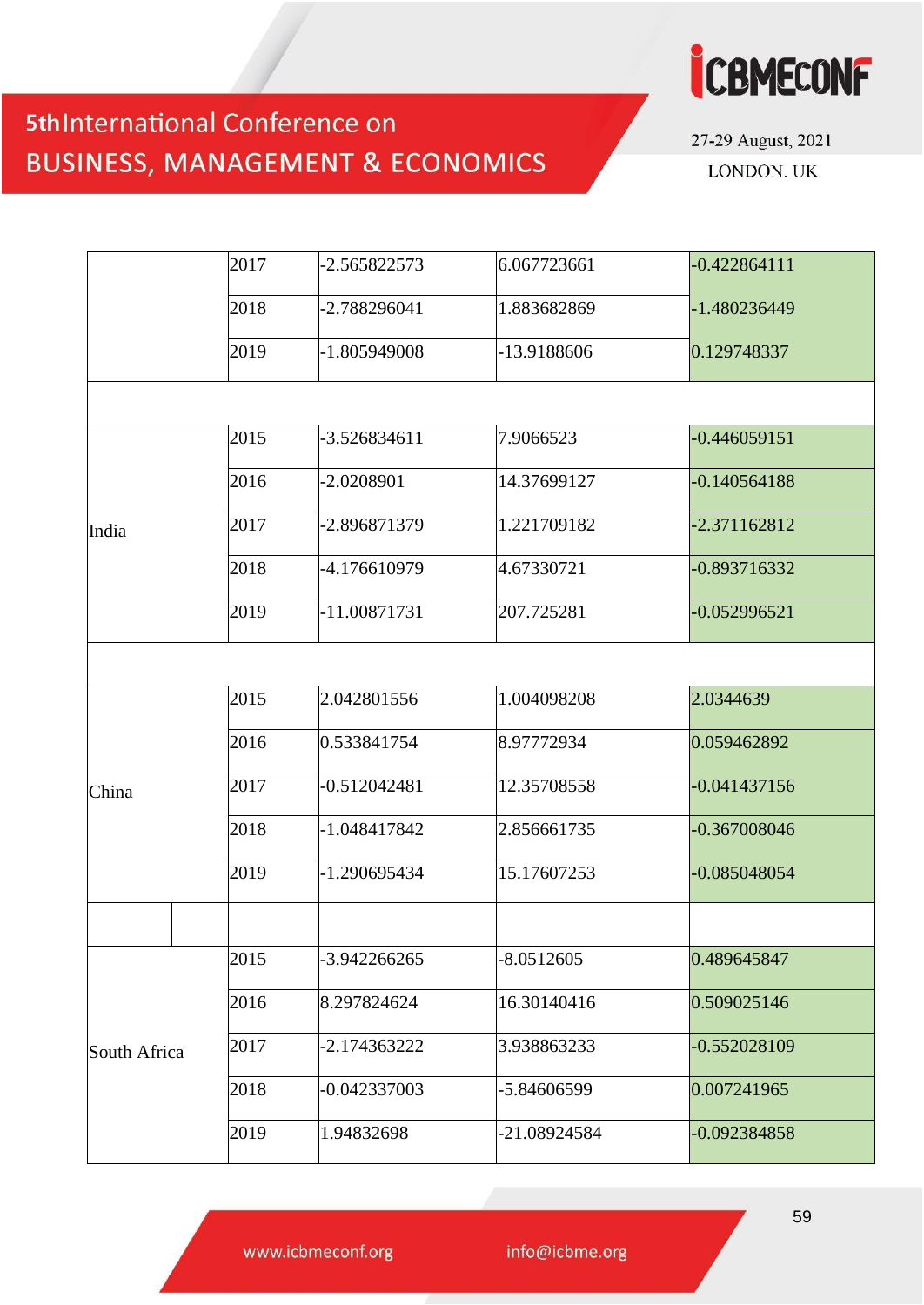

27-29 August, 2021 LONDON, UK

|         | 2015 | 16.34378302    | 4.652221891    | 3.513113391    |  |  |  |  |
|---------|------|----------------|----------------|----------------|--|--|--|--|
|         | 2016 | 5.812897366    | 4.790198671    | 1.213498179    |  |  |  |  |
| Togo    | 2017 | 14.42060086    | 8.6057915      | 1.675685596    |  |  |  |  |
|         | 2018 | 2.150537634    | $-0.100004412$ | -21.50442758   |  |  |  |  |
|         | 2019 | 2.496940024    | 1.617865713    | 1.543354312    |  |  |  |  |
|         |      |                |                |                |  |  |  |  |
|         | 2015 | $-0.034411562$ | -7.645229913   | 0.00450105     |  |  |  |  |
|         | 2016 | $\overline{0}$ | 3.83075233     | $\overline{0}$ |  |  |  |  |
| Burundi | 2017 | $\overline{0}$ | -7.252559727   | $\overline{0}$ |  |  |  |  |
|         | 2018 | 29.94836489    | -3.863845446   | -7.750922056   |  |  |  |  |
|         | 2019 | $\overline{0}$ | -2.932057416   | $\overline{0}$ |  |  |  |  |
|         |      |                |                |                |  |  |  |  |
|         | 2015 | 4.311377246    | 0.974182764    | 4.425634907    |  |  |  |  |
|         | 2016 | 4.965556831    | 4.534208905    | 1.095131904    |  |  |  |  |
| Benin   | 2017 | 13.23489199    | 9.171293078    | 1.443078078    |  |  |  |  |
|         | 2018 | 17.9183772     | -1.724652047   | -10.38956074   |  |  |  |  |
|         | 2019 | 6.819578128    | -5.693643752   | -1.197752867   |  |  |  |  |

We can infer that, on a broad level Brazil observes a positive correlation between the variables. However, there is an outlier to be accounted for in 2016 because it posits the only inverse relationship given that a 13.95265267% increase in GDP was met with a 4.559838895% decrease in happiness. However, in understanding this outlier it is important

www.icbmeconf.org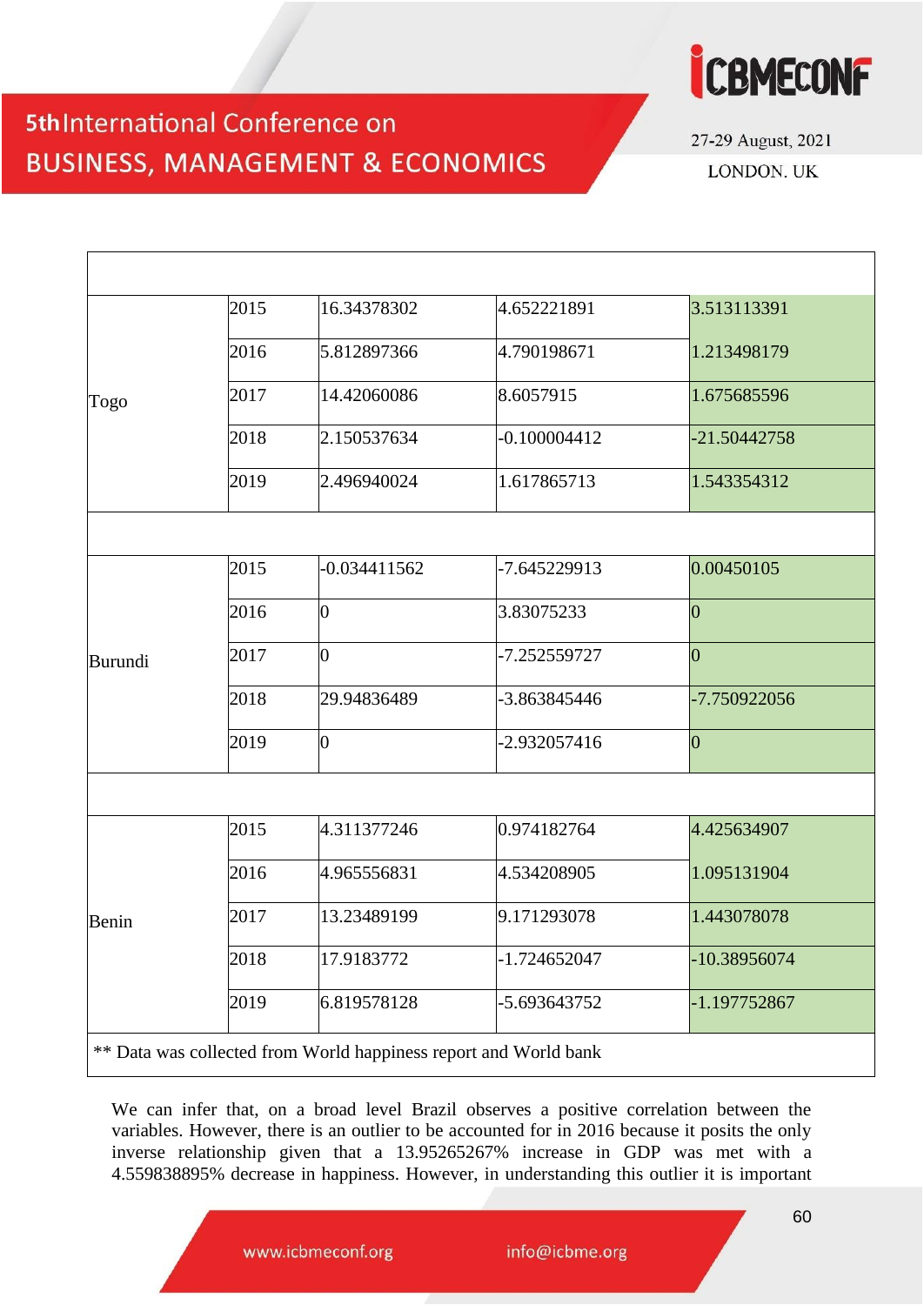

27-29 August, 2021 **LONDON UK** 

to note that although the Easterlin Paradox is established in Brazil, it is not as relevant as other factors such as an individual's marital and employment status (happiness is thus relatively inelastic to GDP fluctuations). This is of significance as unemployment rose to 11.6% in 2016 despite the jump in GDP and the number of marriage registers dropped annually starting 2016 which contributes to the negative happiness figure in this year as per Ribeiro and Marinho (2016).

It is also worth looking at the percentage change in happiness as it follows a steady upward trend starting 2016 despite there being fluctuations in the GDP. This emphasises that GDP is one of many influences on happiness and might go some extent to illustrate Brazil as an emerging market given that it is still transitioning from a developing to a developed economy.

China observes an inverse relationship between happiness and GDP for a majority of the years recorded although happiness is relatively unresponsive to changes in GDP as seen in 2019 when happiness fell by 1.290695434% whilst GDP has increased by 15.17607253% (analogous to 2017 and 2016). The percentage change in happiness in China tends to follow a downward trend despite the country becoming richer and more powerful every year, indicating a supposed disparity between the country's gains in fortune and individual contentment.

To explain this incongruity, it must be noted that China's average happiness does not compare with or is influenced by the usual indicators of happiness including GDP, perceptions of corruption, pollution, civil liberties or even income inequality in most recorded years. In fact, Easterlin himself had concluded two other factors that contribute more significantly to China's deteriorating happiness levels which are unemployment and a relatively weak social safety net or welfare system (especially in terms of its unemployment insurance programs which ultimately favours the urban white collar worker minority) as opposed to other developed nations.

India's case is notable as happiness has fallen continuously from 2015 through 2019 despite a constant steady growth in GDP in all five years, postulating a clear negative correlation between these variables. In 2019 (when it had observed a 207.725281% increase in income but a 11.00871731% drop in happiness) its happiness rank plunged to the 140th position from the 133rd position in 2018. However, prior to examining the reasons for this negative correlation it must be noted that happiness is relatively inelastic to changes in GDP and that this decline in happiness is more responsive to the consequences of rapid urbanisation, congestion, environmental pollution, lack of social support, unaffordable healthcare, insecurities concerning food and water safety, high perceptions of corruption and more prominently job insecurity/Poor working conditions given that 76% of Indians reported dissatisfaction over limited and poor job opportunities in 2018 as per a survey conducted by the Pew Research Centre.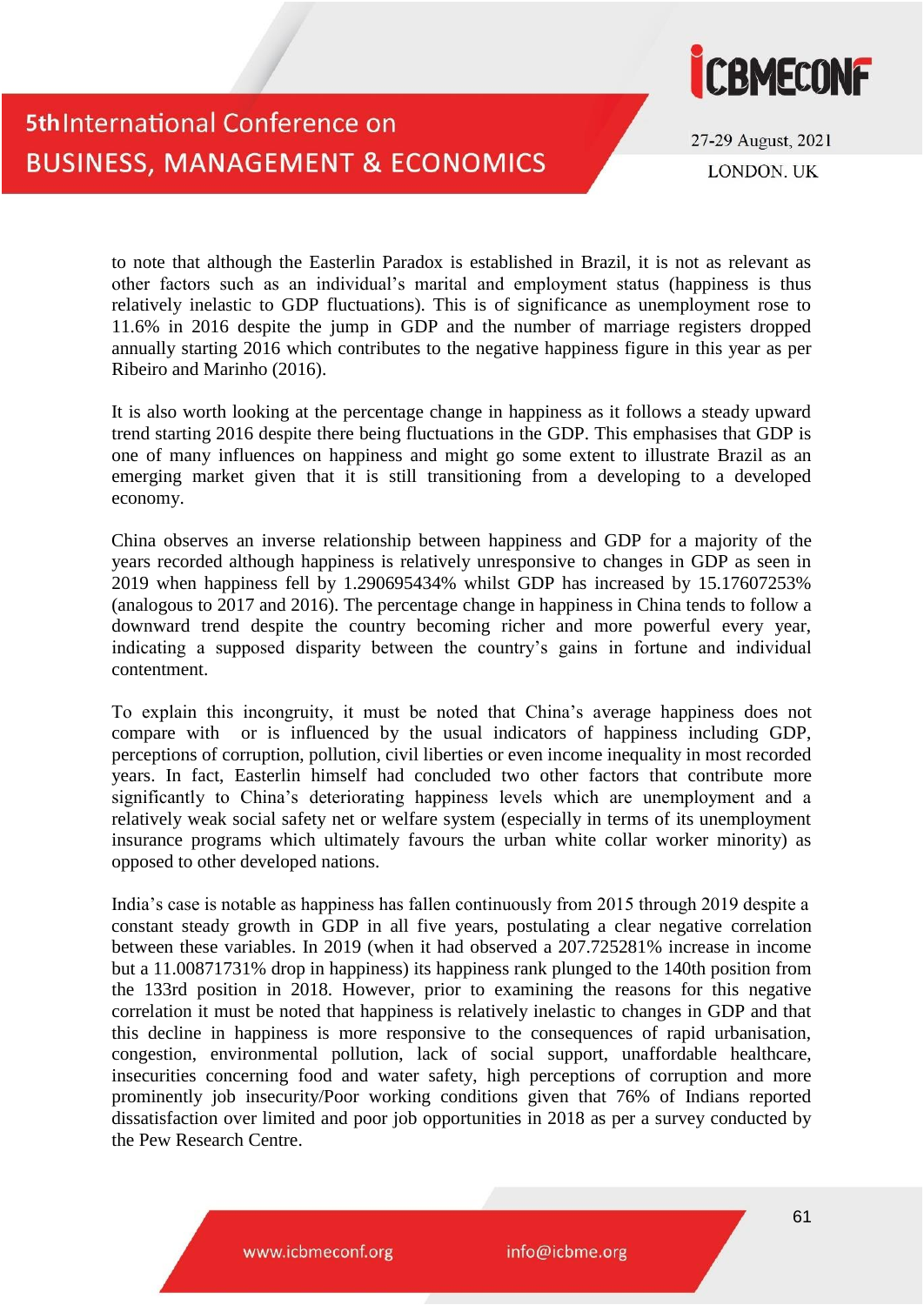

27-29 August, 2021 **LONDON UK** 

Russia's happiness began declining in 2015 following a sharp increase in 2014 prompted by the annexation of Crimea. This deterioration in happiness was only exacerbated in 2018-19 although happiness had improved in percentage terms given that in 2019 average happiness in Russia was at its 6 year lowest (happiness dipped by 1.805949008% whilst GDP also dropped by 13.9188606%). This was suggested to be caused by either a "sense of injustice to oneself" or "no observable life improvement" as stated by Russian scientist, Andrey Milekhin.

Although, happiness in Russia is relatively inelastic to changes in happiness it is still somewhat responsive as the subjective well-being of Russians is cooperatively affected by national and individual income as personal and nationwide stability in economic fortunes enhances overall happiness by not raising consumer incomes or standards of living but by establishing a more appreciable mood of optimism as per Zavisca and Hout (2005) and this assertion is supported by the years to follow. Another more prominent factor adversely affecting their happiness is political instability in the country as a strong correlation is observed between political attitudes and life satisfaction in Russia throughout the years.

In South Africa a positive correlation between these variables is observed in the majority of the years although there is an inverse relationship between happiness and GDP fluctuations in 2017 and 2019. GDP increased 3.938863233% in 2017 whilst happiness fell by 2.174363222% and vice versa in the case of 2019 as GDP decreased by 21.08924584% whilst happiness increased by 1.94832698%. This can be explained by the fact that in 2017 there was a loss of public confidence in the Government as it had been largely unresponsive to human rights violations (including violence caused by xenophobia) and incompetent in tackling rising corruption.

It also responded poorly to the increased violence against women and failed to ensure a more accessible education system for children with disabilities. Perception of corruption had increased, trust in the government had eroded and social safety had fallen drastically in this year, contributing to the fall in happiness despite a rise in GDP as per its 2017 World Report. However, in 2019, GDP declined whilst happiness increased as investor confidence had fallen, policy uncertainty had risen and electricity production had taken a consequential downturn in this year.

Sweden, like its other Nordic counterparts, is among the happiest countries in the world. It observes a generally negative correlation in the years 2016, 2015 and 2018 and a positive relationship between the variables is recorded in 2017 and 2019. As a general trend, the percentage change in happiness is positive and it is relatively unresponsive to changes in GDP given that social support, (emphasis on the "Law of Jaunte") trust, freedom and autonomy but most importantly, a healthy work-life balance are more prominent factors influencing average happiness in Sweden.

In 2016, as already noted happiness declined by 0.096008778% although GDP had increased by 3.514566298%, this can be explained by the Seasonal Affective Disorder (SAD) which is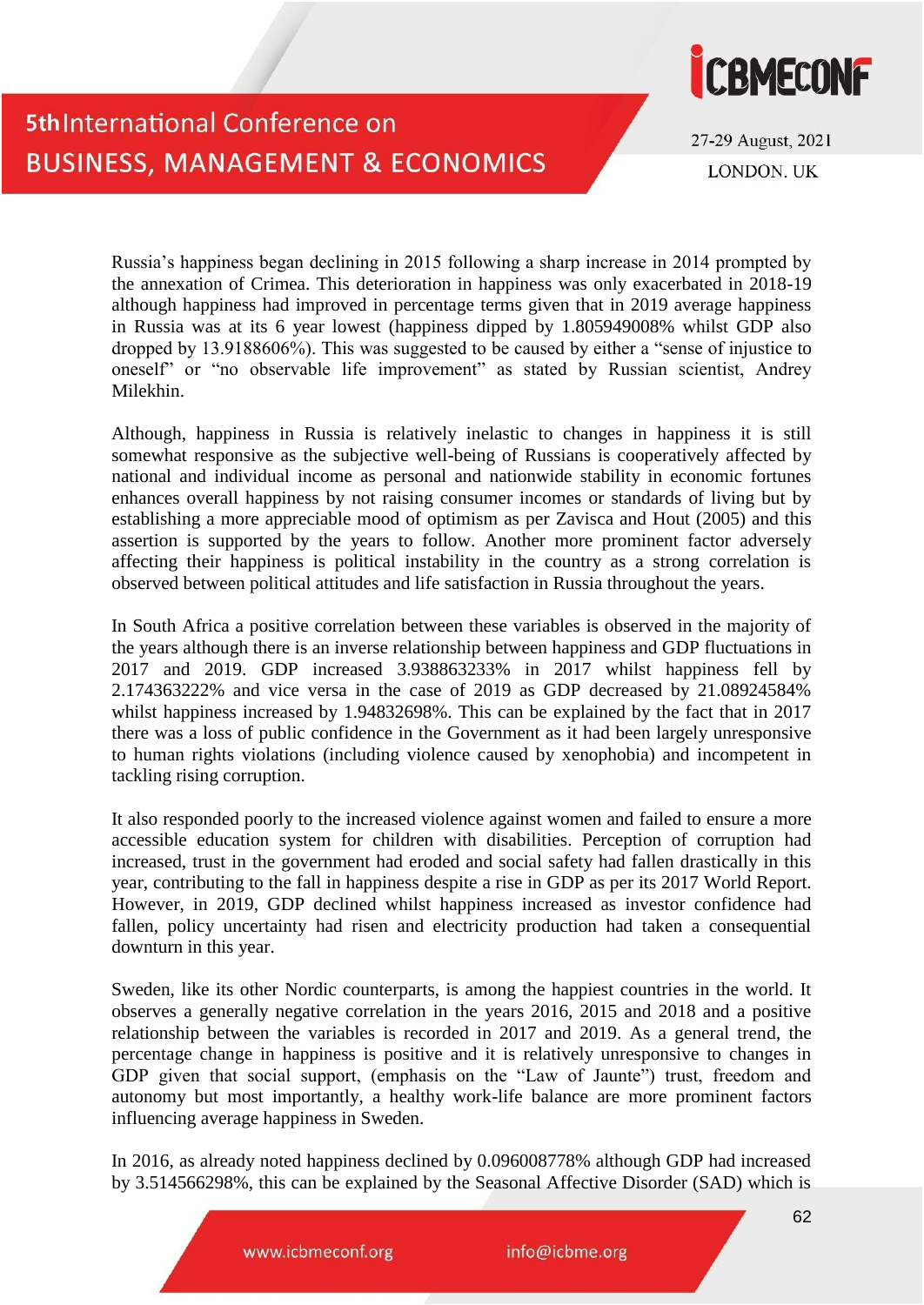

27-29 August, 2021 **LONDON. UK** 

a type of depression that is generally exacerbated by the harsh winters of Sweden so much so that Swedes suffer from "vinterdepression" as they claim to feel more tired and inactive since the shorter, darker days can be extremely challenging. This is notable as in 2016, temperatures in Sweden dropped to a staggering -42.8C (akin to 2015). Another outlier, as mentioned, is 2018 when GDP decreased by 8.255416363% albeit happiness increased by 0.396499863% which can be explained by the fact that Sweden, being a small open economy is vulnerable to external shocks but more saliently domestic demand had declined and the labour market cooled down.

Togo, which once ranked at the bottom of the WHR 2015 saw the biggest gains in happiness than any other country in 2018 for it had jumped 17 positions in the World Happiness Index from the previous year. However, in 2018, average happiness in Togo was the most responsive or highly elastic to changes in GDP for it reported an elasticity value of - 21.50442758 (as opposed to the previous year since a 8.6057915% increase in GDP was met with a whopping 14.42060086% increase in happiness). This elasticity value (for 2018) is significant because despite a 0.100004412% decrease in GDP it saw a 2.150537634% increase in happiness.

Thus, there are other more prominent influences that have contributed to the negative GDP growth. This includes the stable drop in its infant mortality rate from 2016 suggested by UNICEF data and an increasing literacy rate from 2015 onwards given by UNESCO data as more children have completed primary level education from 2015 than in the early 2010's. Whilst, in 2018, in particular, there was greater stability and security, a change in the government and conservation of domestic freedom although it has since experienced political instability/unrest (protests are commonplace especially amidst demands to depose President Faure Gnassingbe) and lack of food and water safety.

Benin has generally observed a positive correlation between the variables with the exception of 2018 and 2019 which has posited an inverse relationship between happiness and GDP given that although GDP fell by 5.693643752%, happiness increased by 6.819578128% in 2019, analogous to 2018. However, 2018 had recorded a -10.38956074 elasticity value whilst the elasticity of happiness to changes in per capita incomes in 2019 was only -1.197752867. This indicates that average happiness in Benin in 2018 was more responsive to GDP fluctuations than in 2019 as also observed in Togo in the same year. It is also worth noting that Benin usurped Togo as one of the biggest (top 25) gainers in the WHR 2019.

Security and stability, changes in the government and protection of democratic freedoms are major contributors to happiness in Benin. Despite ranking among the poorest countries of the world it is one of the most stable democracies in Africa. However, the country is grievously underdeveloped and corruption levels are staggering.

Iceland is quite atypical as the nature of the relationship between the two variables alternates every year given that the inverse relationship between GDP and happiness in 2015 (happiness fell by 0.793545827% although GDP had increased by 16.9361106%) is substituted by a

www.icbmeconf.org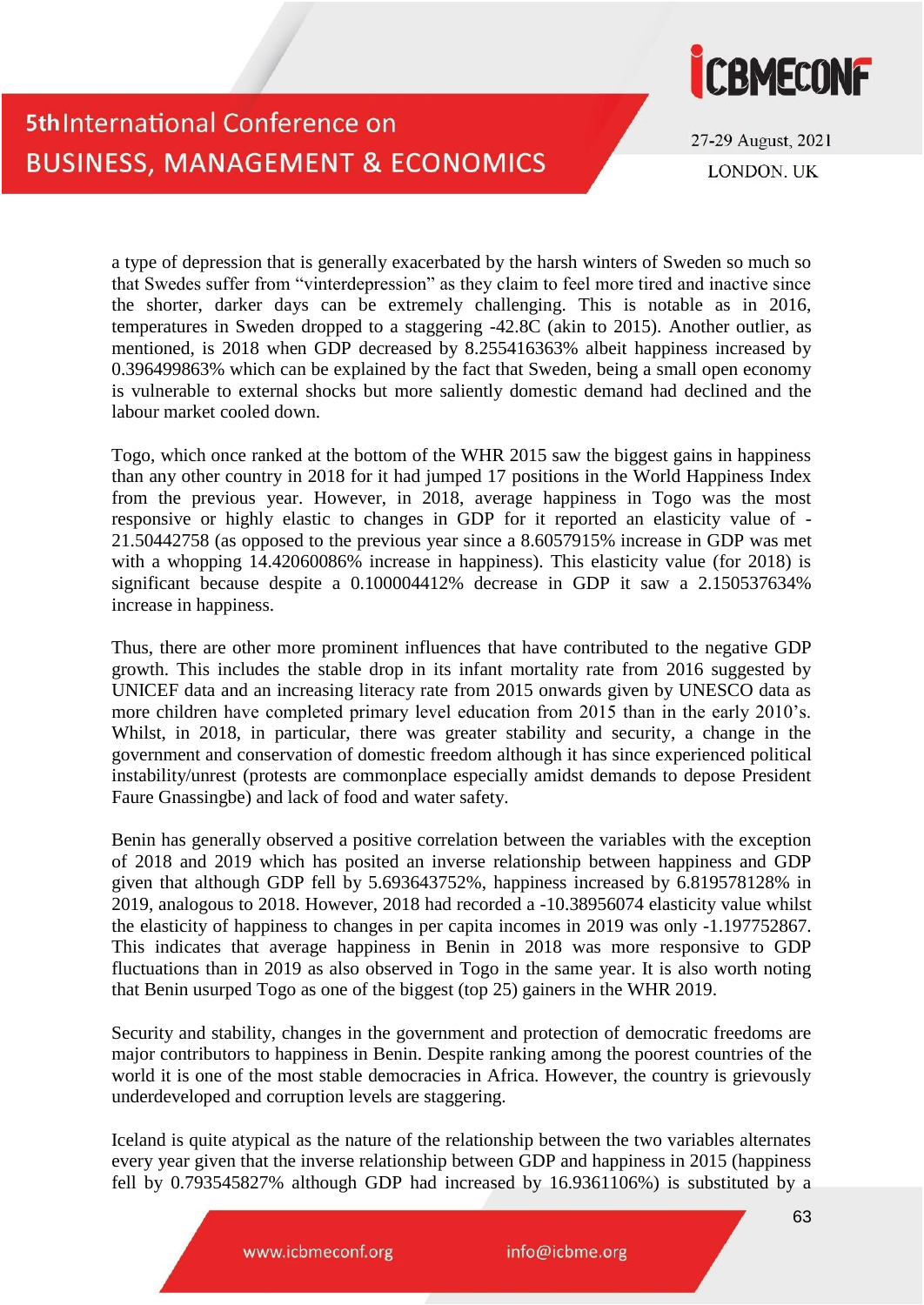

27-29 August, 2021 **LONDON UK** 

positive correlation between the same in 2016 and this pattern is duplicated through the years till 2019. However, it must be noted that the numerical strength of this relationship between happiness and GDP changes is very weak, indicating that happiness is highly inelastic to variations in GDP given that in 2016 (for instance) a 16.01537741% increase in GDP was recorded whilst happiness had only increased 0.039994667% and in 2019 although GDP had decreased by 10.86989092%, happiness only increased by 1.206349206%, resulting in a 0.062490568 elasticity value.

In 2016, the equal distribution of happiness where most Icelanders are nearly equitably happy is a prominent contributor to well-being as it is found that subjective well-being is higher in societies with less inequality in happiness. In addition, Iceland's books per capita in this year were the highest among any other country as Icelanders indulge in literature and other creative/cultural resources to express their grief. Alternatively, it is worth realising that GDP only accounts for 1% of happiness with social relations being a more influential determinant of life satisfaction in comparison with GDP. Hence, although there may be an economic crisis (as in 2019) strong social relationships and resources act as a buffer for well-being in such situations.

Other more prominent factors include a high level of trust and safety in the society and qualitative healthcare for it has one of the lowest infant mortality rates and highest life expectancies in the world.

Finland is quite an unusual case. Initially, a positive correlation can be observed between the variables in the years 2015 through 2017 after which (in 2018-19) there is an inverse relationship between GDP and happiness levels. It is also notable that happiness becomes progressively more responsive to changes in GDP from 2015 (0.040456217) to 2019 (0.780528852). Although happiness is incrementally more responsive to changes in GDP over the years there are other more prominent factors that influence the average life satisfaction of Finns (especially in 2018-19 when GDP has declined). These include a low perception of corruption, the inculcation of a sense of freedom and independence, an efficient democracy and prospering healthcare system (stimulated by welfare benefits and a progressive taxation system) and most importantly, a high degree of public trust in the government and the police forces. Over 80% of the population reported so according to the City of Helsinki Perceived Safety Survey 2018-2019.

Norway, unlike Denmark exhibits a positive relationship between the variables throughout the recorded years and the responsiveness of happiness to changes in GDP were also relatively congruous from 2015 through 2019 although it is relatively inelastic to fluctuations in GDP per capita. To underpin this contention it is valid to look at the year 2017 where a staggering 8.262236454% increase in GDP was only met with a 0.756269073% growth in happiness. The same is observed in the year 2016. Similarly, although GDP declined by 9.852381933% in 2019, happiness only dipped by 0.873709293% as also seen in the years 2015 and 2018. The same is reflected by the elasticity values reported alongside.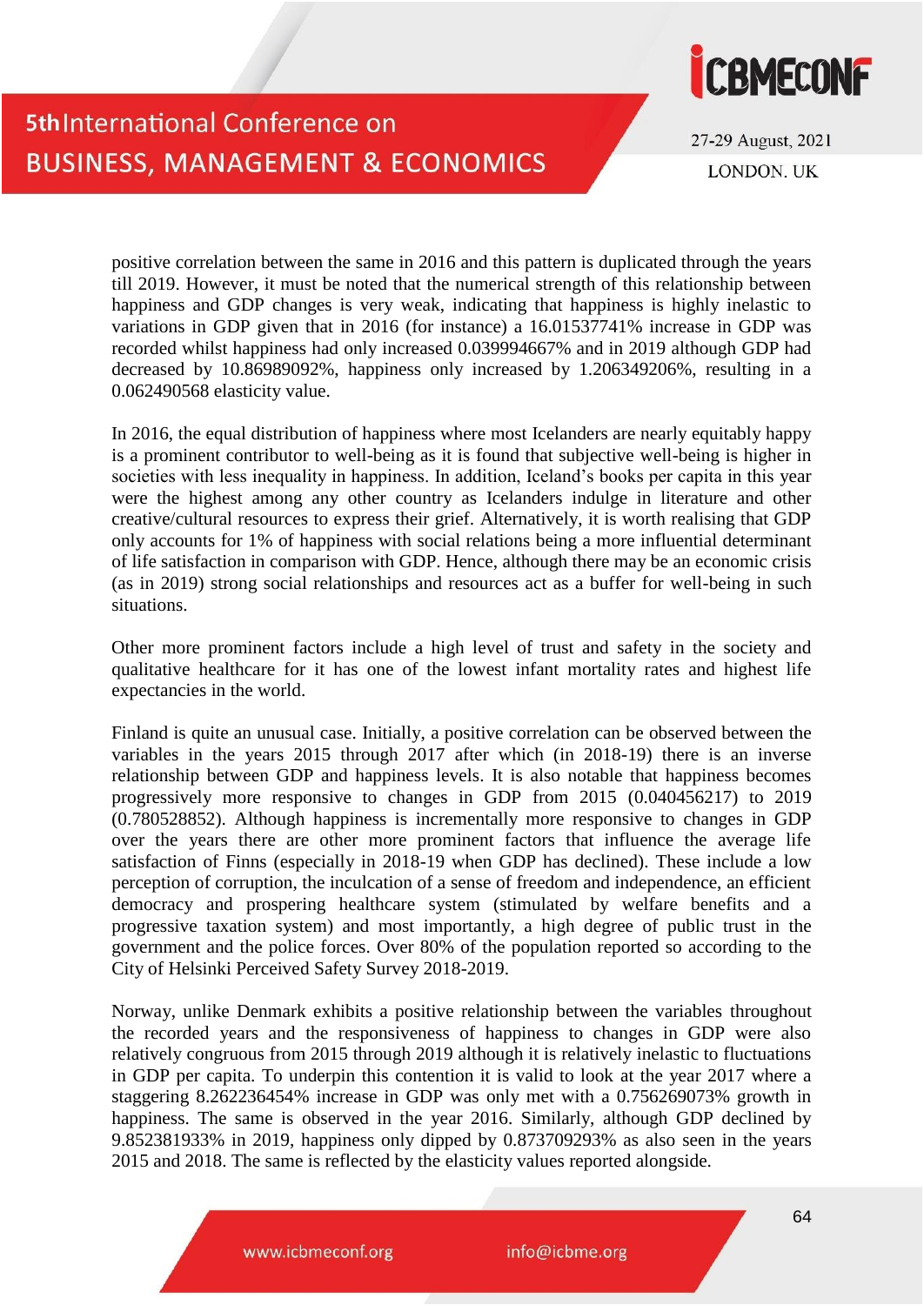

27-29 August, 2021 **LONDON. UK** 

Norway ranked third in the WHR 2019, a step down from 2017. However, it is difficult to regard the declining GDP as a main contributing factor given that it is more than offset by the negligible corruption, excellent social support and freedom, social equality and high welfare ranks (bags a regular spot atop worldwide prosperity indexes) in all three of these years.

For Burundi, the nature of the relationship between happiness and GDP per capita is difficult to ascertain given that the percentage change in Burundi's happiness remained largely unchanged in a majority of the years (2016, 2017, and 2019). However, there was a steep uptrend in happiness in 2018 when it had increased by 29.94836489% whilst GDP per capita fell by 3.863845446% consequently resulting in an elasticity value of -7.750922056. This indicates a highly elastic relationship and a negative correlation between the variables in this year. Following this increase in 2019, Burundi's ranking in the WHR jumped 11 positions from 2018 (from 156th to 145th) after having had a constant happiness score of 2.905 for four years.

Burundi is poverty stricken and one of the hungriest countries in the world. It is ravaged by civil war, genocide and political instability when (in fact) in 2018 it was subjected to a failed coup attempt contributing immensely to the negative economic growth observed throughout the years. However, the people in Burundi have a strong sense of family and community like the Danish concept of "hygge". Burundians find happiness in the littlest things like the laughter of their neighbours or fellow farmers. Despite the many conflicts, a sense of humanity, generosity and kindness in the community proves to be a major contributor to subjective well-being. Thus, the high levels of social support that the Burundian population receive offset their shortcomings and are one of the main reasons why Burundi's happiness score and rank increased in 2018-19.

It is remarkable to note Denmark's percentage change in GDP and happiness in the years 2015 and 2016, as it posits a negative correlation between the variables since happiness fell by 0.013285506% although it had recorded a 2.646030804% increase in GDP in 2015 (analogous to 2016). This postulation is further fortified by the years 2018 and 2019 as happiness is observed to follow an upward trend whilst GDP decreased. The numerical strength of this inverse relationship between happiness and GDP is higher in the years 2018 (- 0.256897238 ) and 2019 (-0.210350884) than 2015(-0.005020919) and 2016(-0.009861653) indicating that happiness was comparatively more responsive to changes in GDP (in terms of elasticity) in these years. It is important to note that the Danes' happiness was relatively inelastic to changes in GDP for the majority of the years.

We infer that in Denmark, the freedom to make choices, social support, equality and perceptions of corruption are more dominant (also subjective) factors affecting measures of happiness. Denmark's happiness scores and rankings in these years can be considered a result of their generous 33 hour work weeks, minimum wage of \$20, tuition-free access to high quality education, free healthcare and childcare and relatively low levels of corruption/crime. Such privileges have meant that the Danes are happy to pay taxes, have high levels of trust in the government and a high sense of safety and empowerment. More

www.icbmeconf.org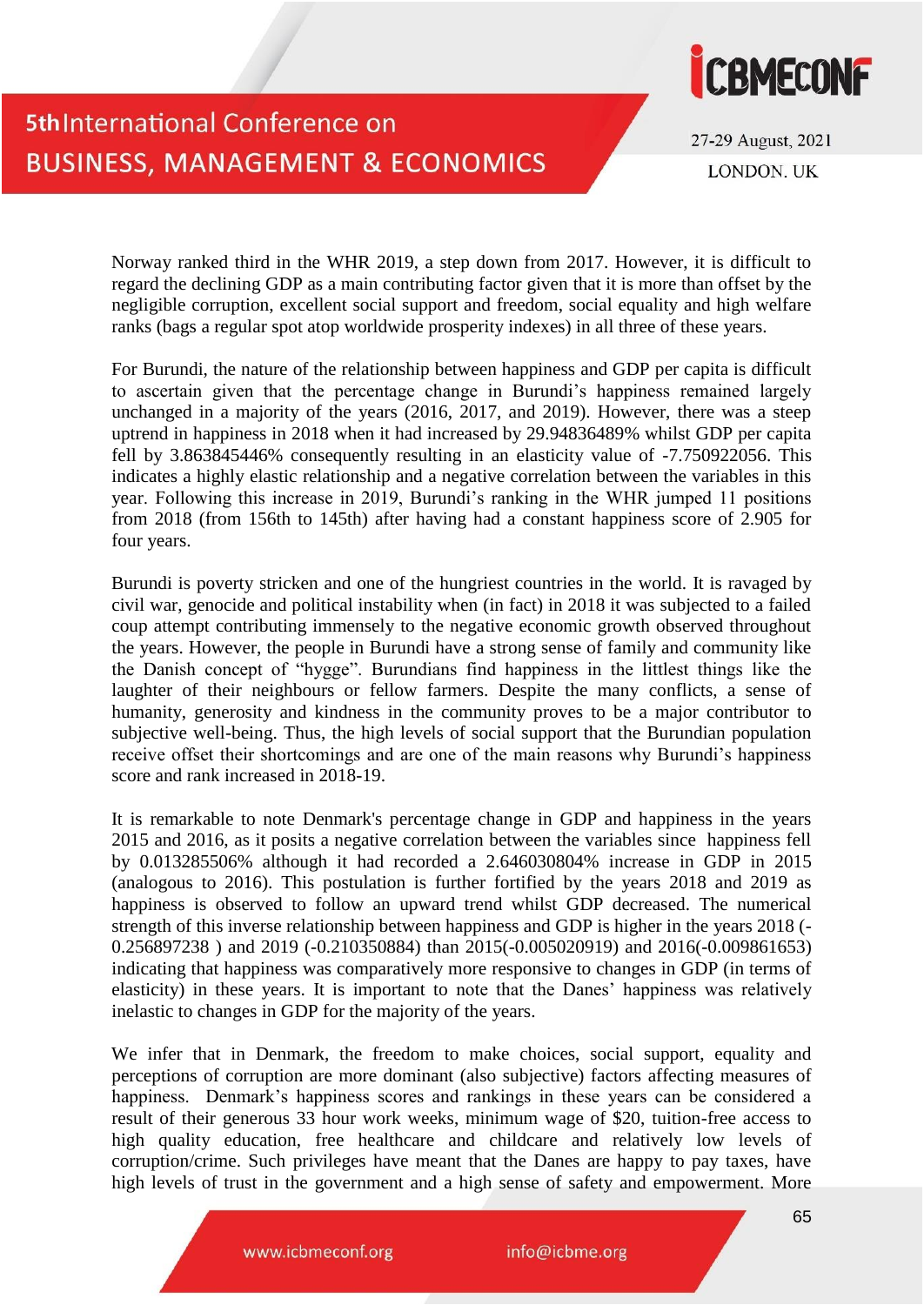

27-29 August, 2021 **LONDON UK** 

notably, the high level of equality and a strong sense of responsibility for social welfare within themselves are also prominent contributors to happiness in Denmark.

#### **Income equity and Happiness in Nordic Countries**

The above analysis narrows down our focus on Nordic countries and kindles the curiosity to look into the income equity to understand their high Happiness quotients.

| <b>Country Name</b> |         |      |      |      |      |           |      |  |      |                          |  |                                                                                           |  |  |  |                                            |  | 1978  1979  1981  1986  1987  1991  1992  1995  2000  2003  2004  2005  2006  2007  2008  2009  2010  2011  2012  2013  2014  2015  2016  2017  2018 |
|---------------------|---------|------|------|------|------|-----------|------|--|------|--------------------------|--|-------------------------------------------------------------------------------------------|--|--|--|--------------------------------------------|--|------------------------------------------------------------------------------------------------------------------------------------------------------|
| <b>Denmark</b>      |         |      |      |      | 26.2 |           | 24.7 |  |      |                          |  |                                                                                           |  |  |  |                                            |  | 23 23.8 25.6 24.9 25.2 25.9 26.2 25.2 26.7 27.2 27.3 27.8 28.5 28.4 28.2 28.2 28.7 28.2                                                              |
| <b>Finland</b>      |         |      |      |      |      | 22.2 22.9 |      |  |      | 23.5 27.2 27.7 27.9 27.6 |  |                                                                                           |  |  |  |                                            |  | 28 28.3 27.8 27.5 27.7 27.6 27.1 27.2 26.8 27.1 27.1 27.4 27.3                                                                                       |
| Iceland             |         |      |      |      |      |           |      |  | 26.8 | 28                       |  | 29 30.2 29.5 31.8 28.7 26.2 26.8 26.8 25.4 27.8 26.8 27.2 26.1                            |  |  |  |                                            |  |                                                                                                                                                      |
| <b>Norway</b>       |         | 26.9 |      | 24.6 |      | 25.2      |      |  |      |                          |  | 26 27.4 27.6 31.6 30.6 26.4 27.1                                                          |  |  |  | 27 26.2 25.7 25.3 25.7 26.4 26.8 27.5 28.5 |  | 27 27.6                                                                                                                                              |
| <b>Sweden</b>       | 34 24.3 |      | 22.9 |      | 23.1 |           |      |  |      |                          |  | 24.9 25.2 27.2 25.3 26.1 26.8 26.4 27.1 28.1 27.3 27.7 27.6 27.6 28.8 28.4 29.2 29.6 28.8 |  |  |  |                                            |  | 30 <sup>1</sup>                                                                                                                                      |

\*World bank time series data

It is reasonable to conclude the previous analysis by stating that the happiness measured in Nordic countries remained consistently and largely unresponsive to changes in per capita incomes. These results thus prompt us to instead look at the extent to which relative income positions affect the happiness of individuals in the Nordic countries. We estimate this by inferring the trends in income inequality in these countries using their Gini Index.

Denmark had initially recorded a Gini index of 26.2% in 1987 from when income inequality (or the concentration of wealth at the upper tail of the wage scale) had declined until 2008, thereafter the index gradually increased to 28.2% in 2018 when it had recorded an elasticity of happiness of -0.256897238 which was the most responsive Denmark's happiness was from 2015 through 2019 to changes in GDP per capita.

Like Denmark, Finland's income inequality also followed an upward trend from 1987 when its Gini coefficient was 22.2% to 2018 when it had recorded a coefficient of 27.3%. In addition, its happiness was also negatively correlated with GDP per capita as its elasticity of happiness in this year was -2.494639311. However, unlike Denmark, the coefficient did not fall below that recorded in 1987 in any of the succeeding years although there were fluctuations.

In 2003, Iceland recorded a Gini index of 26.8% following which the income inequality incrementally increased (with minor exceptions) until 2014 after which it declined to 26.1% in 2017. Income inequality in Norway (analogous to Iceland) also declined as its Gini index customarily fell from 1979 (26.9%) to 2018 (27.6%). However, it should be noted that the fluctuations in the concentration of income in both countries' wealthiest groups are trifling and thus, inconsequential although there were more remarkable changes observed in Sweden. Income inequality was at its highest in 1967 when it had recorded a Gini index of 34% after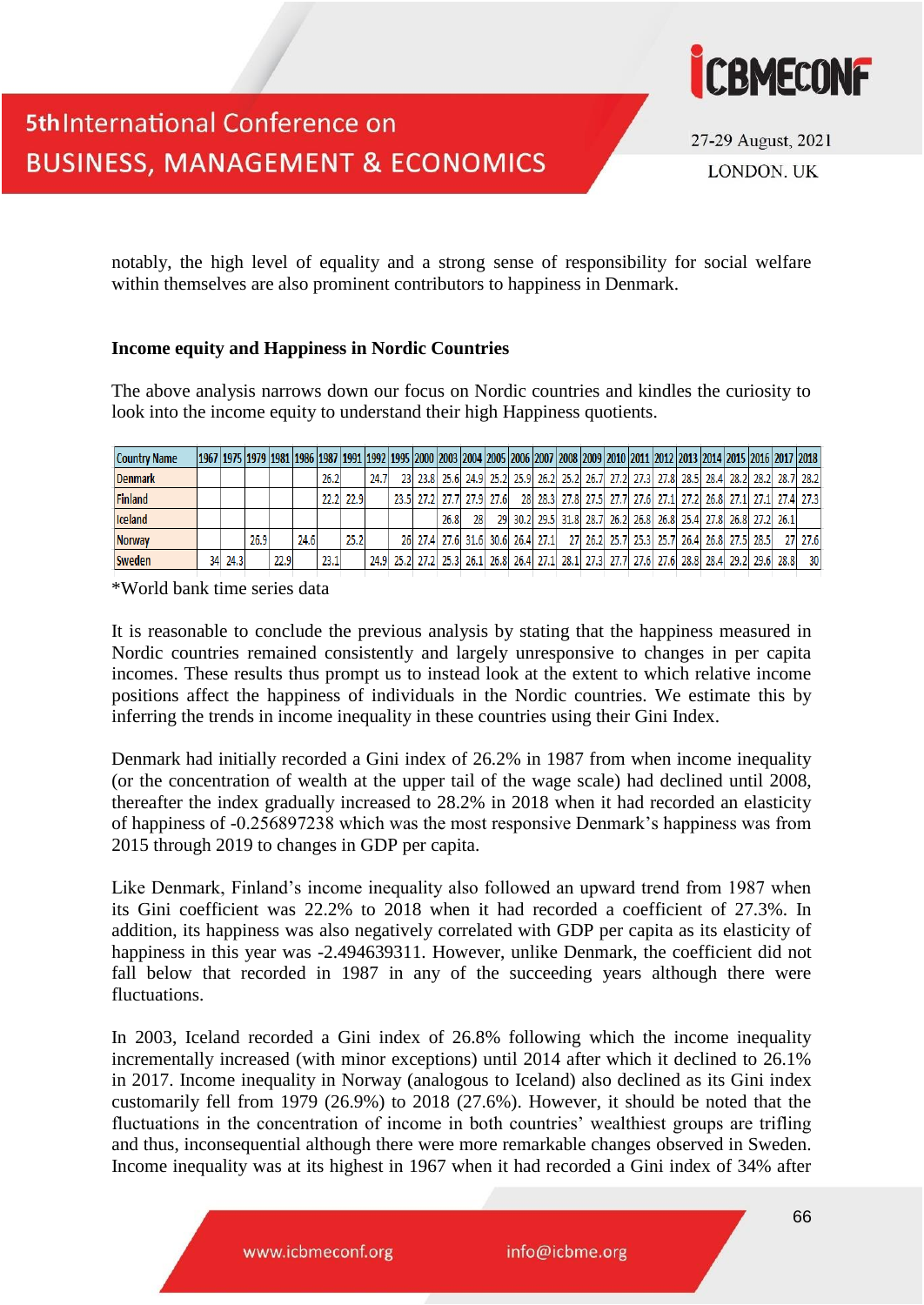

27-29 August, 2021 **LONDON UK** 

which it kept to a downward trend (with some exceptions) till 2018 when it's Gini coefficient was at 30%. This is comparatively higher than the income inequality in 2016 (28.8%) but quite notably lower than in 1967.

From these inferences it would be imprudent to posit that the changes in happiness in the Nordic countries over the years is recognized by fluctuations in income inequality given that it has been relatively constant throughout the decades and the changes that did occur have been quite trivial across the acknowledged countries. Nevertheless, from this analysis it can be concluded that the equitable distribution of income (the Gini index is low in all of the countries), associated high/stable standards of living and favorable relative income positions are relevant factors that go some extent to explain how these countries consistently rank within the top 10 in the World Happiness Report over the years.

Since we can conclude that income equity is generally unresponsive to changes in happiness in Nordic countries despite the nature of the relationship, we are intrigued to discover what other factors actually make a substantial contribution to life satisfaction and subjective wellbeing in these consistently high ranking countries.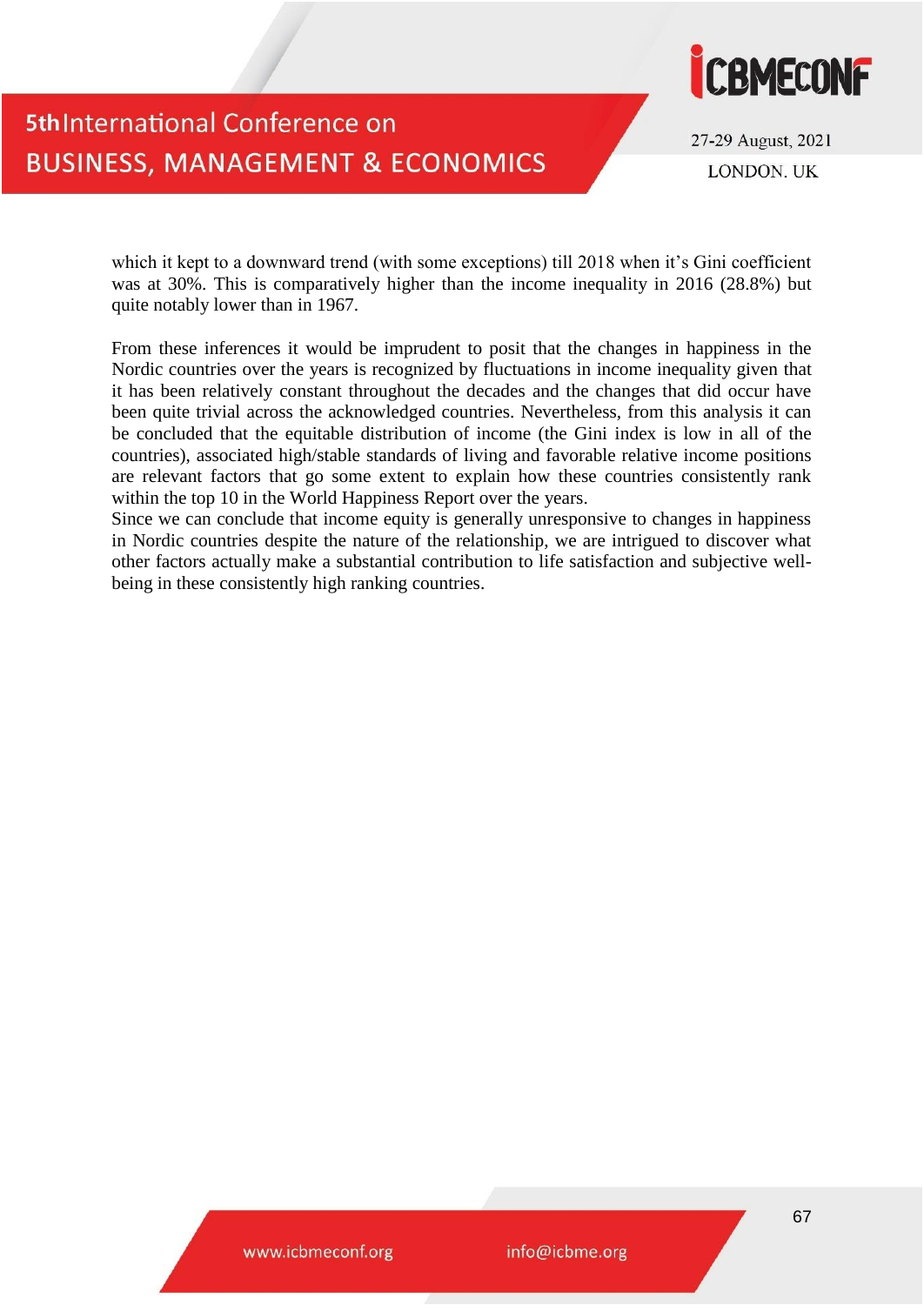



27-29 August, 2021 **LONDON UK** 

#### **COVID 19 and Subjective wellbeing**

We chose to look at the Nordic countries in particular because their happiness scores in the World Happiness Report had increased despite the COVID-19 outbreak which is the opposite of what is expected out of the crisis. Thus, in this analysis we will be evaluating the impact of the pandemic on the most prominent components of the Happiness Index which include psychological well-being, health, education, cultural diversity and resilience, good governance and living standards to ascertain how the different populations reacted to the outbreak in terms of these components and how the country was able to record an increase in its happiness score despite the same.

#### *Denmark :*

Denmark was one of the first of the European states to initiate definitive action against COVID-19 and its response efforts were greatly dissimilar to the measures adopted by its Nordic neighbor, Sweden which pursued relatively fewer and less stringent measures on public life. Thus, its quick response and effective control over the pandemic were the crucial elements contributing to the initial positive handling of the outbreak. The impact of COVID-19 on the psychological well-being of the population was rooted in the Danes' trust in the recommendations of the authorities and the capacity of the Danish healthcare system to manage the pandemic as 38.4% or 840 of 2190 participants surveyed by BMC Public Health using a tailored questionnaire to measure the self-perceived consequences of the pandemic (emotional distress, illness worry and physical symptom load) reported to have complete trust in its ability to do so and 44.9% or 984 participants expressed that the rigorous response efforts were not at all excessive.

Most participants were greatly satisfied with how they had countervailed the restrictions on their social and work life so much so that their emotional well-being was hence largely unaffected by the pandemic although few participants did report a negative impact on their work-life as 2% of the participants were exposed to redundancy of which 1.4% did not receive any compensation and 4.4% experienced economic repercussions in their private companies.

In accordance with PISA 2018 data collected prior to the pandemic 71% of the students in the upper quartile and 69% of the students from the bottom quartile of the wage scale in Denmark reported that they (either "agreed" or "strongly agreed") have sufficient faith in their ability to navigate through hard times. 91% and 90% of students in the upper and bottom quartiles of the socio-economic distribution respectively reported that they can and will somehow manage such obstacles in their learning as 65% (students in upper quartile) and 56% (students in the bottom quartile) revealed that their academic goals were centered in learning as much as they can from school over passing with flying colors. Apart from the optimism of students amidst the pandemic, parental support in their child's learning is also crucial to regulate anxiety in these uncertain times. In Denmark, 95% of students from the

www.icbmeconf.org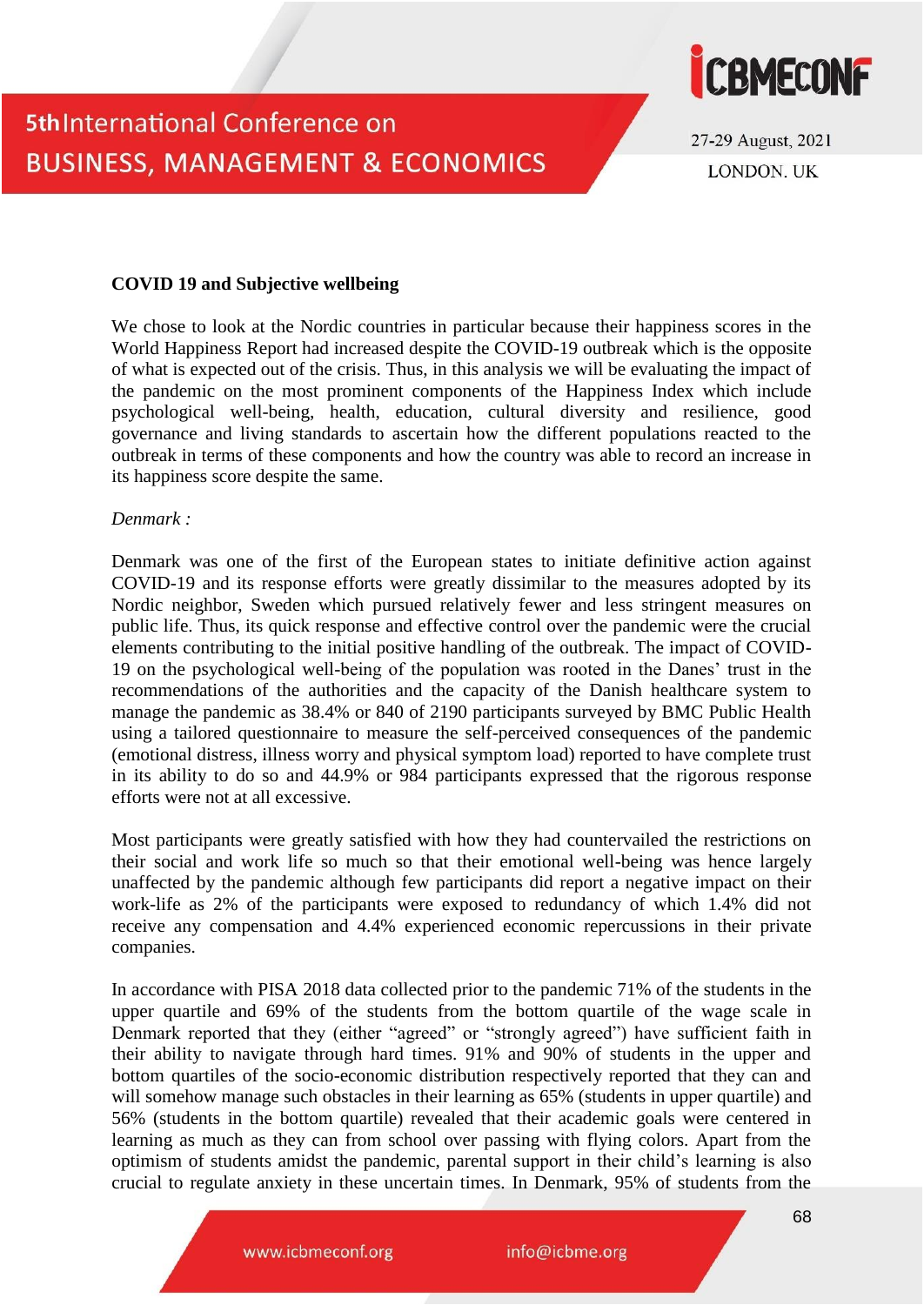

27-29 August, 2021 **LONDON UK** 

upper quartile of the socio-economic distribution and 92% of students from the bottom quartile reported that their parents were supportive of their educational efforts and academic achievements. The Danish Minister for Children and Education also emphasised that students hailing from vulnerable backgrounds, especially those with learning disabilities and special educational needs will be given special consideration. Schools were obligated to extend additional support to these children and were required to be in touch with the child and their family on a regular basis.

According to a national survey questionnaire by Handberg et al.(2021) for children and adults with neuromuscular diseases, 81.7% of adults and 78.7% of children had to scale back on the time they spent on leisure activities as a result of the pandemic since the activities they could engage with were restricted as reported by 79% of the adults and 73.8% of the children. Nearly 50% of the general public of Denmark (as per a survey of 1000 respondents) reported that they spent more time watching live TV and browsing news websites. The media they spent the smallest proportion of their time on included streaming music, listening to the radio, reading entertainment magazines among others.

Good Governance has also played a vital role in enabling Denmark to rank second in the WHR 2021. The government has phased out subsidies to compensate employees by covering 75% of salary costs, the self-employed by remunerating 90% of revenue lost to COVID-19 and start-ups by issuing a compensation salary up to 75% to ensure the financial well-being of the population. Apart from this, there are reductions in loan restrictions by the Ministry of industry, business and financial affairs, loan guarantees on 70% of corporate loans to cover direct losses as a result of the pandemic, and the government will also subsidise 25-80% of the fixed costs of companies experiencing declining revenues.

The social heritage and traditions of Denmark and the Danish concept of "hygge" which relates to the contentment that is derived from simple things in life (the Danish were thus happy to stay at home with family to benefit from the "hyggelige moments") also contributed immensely to its success in combating COVID-19. It is also worth mentioning the high living standards of the Danes. From 1990 to 2019, Denmark saw a 16.6% increase in its Human Development Index (HDI) from 0.806 to 0.940 and this HDI is above the average of 0.898 for countries categorised into the very high human development group of the index. Its GNI per capita had increased 54.3%, mean years of schooling increased by 3.7 years, expected years of schooling rose by 4.8 years and life expectancy at birth improved by 6.0 years between the almost three decades.

#### *Finland:*

The impact of the pandemic on the general public although not as substantial as in other large industrial economies (despite the economic ramifications being predicted as just as drastic) it was indeed unpredictable. Finland's response efforts were categorized as a "hybrid strategy" given that the stringent, rigorous and constrictive measures pursued by the public authorities were eased into a more efficient and improved control over the situation. The pandemic has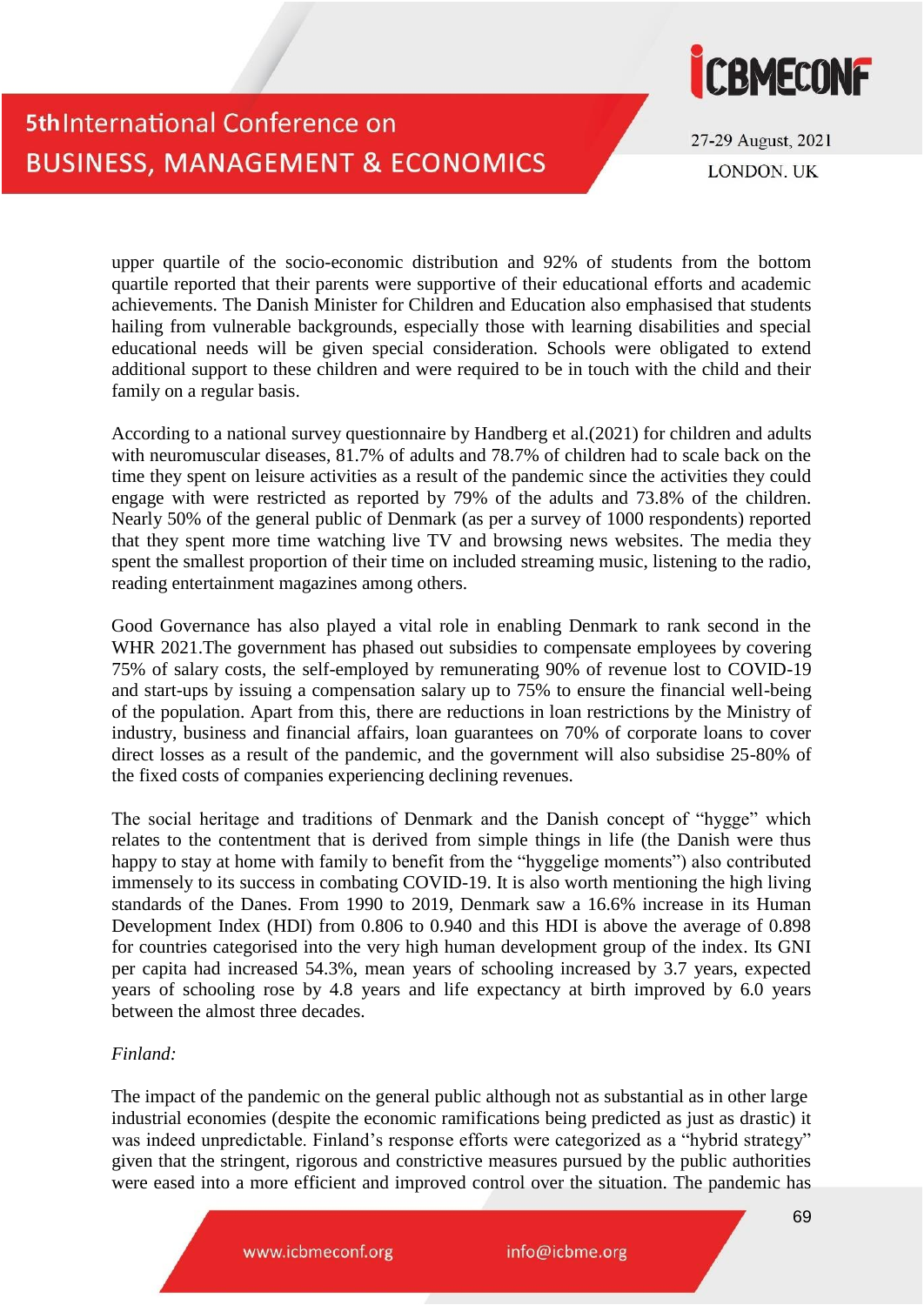

27-29 August, 2021 **LONDON. UK** 

also expedited the growth of telemedicine and digital healthcare services which can come forth as a probable setback to the Finnish healthcare system.

Like Denmark, according to PISA 2018 data, 71% of Finnish students had strong faith in their capacity to cope with setbacks or adversities in their learning and 94% of the students reported that they will be able to manage in some way or the other. Upon evaluating the learning goals of students which is a strong indicator of their motivation it is found that 56% of Finnish students believe that their primary academic objective is to learn as much as possible from their schooling although 90% of students stated that it is also very important to try hard at school. As with Denmark, parental involvement in their child's learning is requisite to alleviate anxiety and stress in these uncertain times. Thus, 91% of students in Finland expressed the reception of parental support in their academic efforts and achievements.

The working group formed by the Ministry of Education and Culture recommend that the integration services and efforts extended to immigrants should include greater access to the opportunities in the Finnish arts and cultural life as this can create a more inclusive and equitable society (prominent contributor to happiness in Finland) by promoting the exchange of intellectual dialogue and enhancing people to people interactions which welcomes cultural diversity by reducing the risk of racism. Speaking of equity, the Finnish population also enjoys remarkably high living standards despite the pandemic.

According to the Human Development Report 2020, Finland's HDI value had increased by 18.7% between 1990 (0.790) and 2019 (0.938) given that life expectancy at birth was extended by 6.7 years, expected years of schooling improved by 4.4 years, mean years of schooling had risen by 5.4 years and GNI per capita grew by 51.3% in these almost three decades. Although, when Finland's HDI in 2019 is adjusted for inequality it fell by 5.3% to 0.888 as a result of disparities in the HDI dimension indices' distribution. However the reduction is still lower than the loss provoked by inequality in its Nordic counterparts, Denmark (6.1% loss) and Norway (6.1% loss).

It is also useful to consider how the Finns utilized their time in the Pandemic. Based on a survey conducted in 2020 to measure the impact of COVID-19 on daily usage of social media platforms it is reported that the Finns have spent the most time on Whatsapp (daily usage increased by 9% during the pandemic as restrictions were being imposed) and Instagram. However, despite many platforms growing in popularity, the daily usage of apps such as LinkedIn, blogs and online forums declined.

This can be used to delineate the impact of the pandemic on the psychological well-being of Finns given that 35.92% of 1308 Finish workers surveyed by Savolainen et. al (2021) reported anxiety instigated by techno stress and 37.935% of workers reported stress induced by increased social media information bubble as a result of the Covid-19 pandemic. Other more prominent causes of anxiety include decreased social support (reported by 39.48% of the sample) and increased work exhaustion (reported by 41.78% of the sample). However, the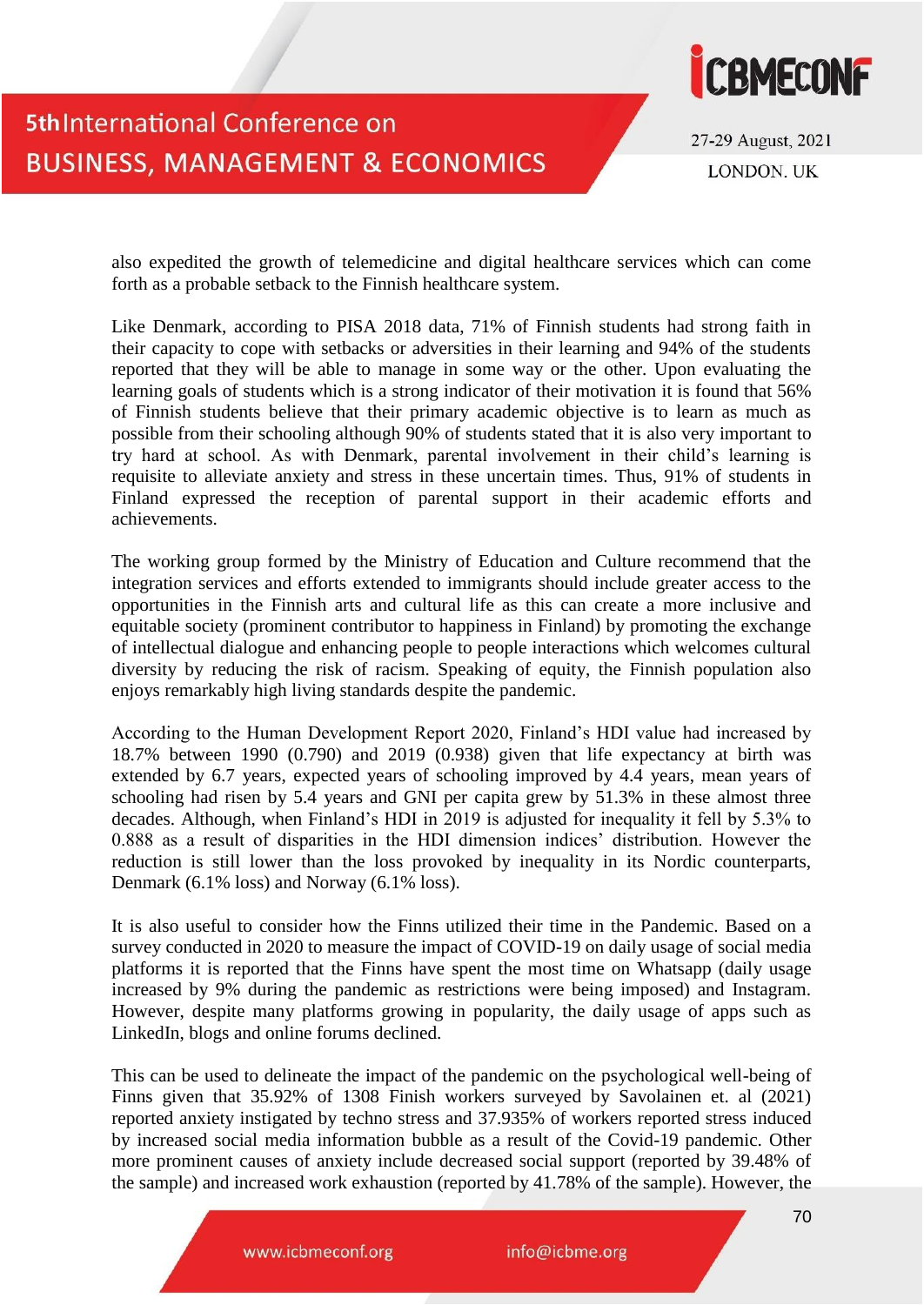

27-29 August, 2021 **LONDON UK** 

mental well-being of Finnish workers has not decreased substantially due to the pandemic because some level of anxiety is expected and normal in these uncertain times.

Finland's COVID-19 situation was among the best and most well-handled as it is a stable and sustainable society which guarantees the rights and welfare of its workers even better than most developed countries. Government efforts (Good Governance) in the context of the pandemic also contributed immensely to Finland's happiness score of 7.842, ranking first in the WHR 2021. The accessibility of information on COVID-19 was improved as updates were made available in many languages including sign language and Braille, public authorities extended financial support to companies to help them compensate employees, prevent redundancies and enable the re-employment of retrenched workers. Lifelong career counselling and guidance among other employment services were also made available to workers to promote rapid employment. In addition, the government also prioritized the expansion of the employment prospects of workers in the most vulnerable labour market position (migrants, part-time and elderly workers) amidst the pandemic.

#### *Iceland:*

Iceland's infection fatality ratio (IFR) estimates i.e. the deaths caused by the virus as a proportion of the infected population varied between less than 0.1% to a staggering 25% since the beginning of the pandemic (variations depend on the sample size and age structure) although the results/estimates of a majority of the studies coincided at 0.5 to 1%. This is a result of Iceland's progressive healthcare system and its relatively young population (median age of 37) which is unlike other rich and developed economies. During the pandemic, alike Finland, telemedicine and digital healthcare services grew substantially. Although the number of in-person, daytime consultations had increased by 35% (according to a descriptive observational study by Sigurdsson et al. (2020)), the number of web-based and telephone consultations rose by 127% and drug prescriptions from online consultations increased by 55.65% despite there being no changes in antibiotics prescriptions. The most remarkable occurrence amidst the pandemic in Iceland is that despite the large number of suspected infections, the 10 most probable diseases during this period did not include immunisation, depression, hypothyroidism and lumbago which were among the most common in other infected countries.

According to PISA 2018 data, 69% of students in Iceland are confident in their ability to navigate through obstacles in their learning in times of crisis and 91% of students reported that they will be able to manage some way or the other. Since the academic objectives of students can determine their level of motivation and engagement with their schooling during a crisis, 91% of students believed that it was important to try hard at school and 52% of students affirmed that they prioritised learning as much as possible from school. In Iceland, 93% of students expressed availing parental support for their academic achievements and efforts. In response to the Pandemic, most schools in Iceland offered shorter working days, distance learning and reduced attendance and the government announced tighter restrictions including mandatory mask usage for students from Grade 5 and above.

www.icbmeconf.org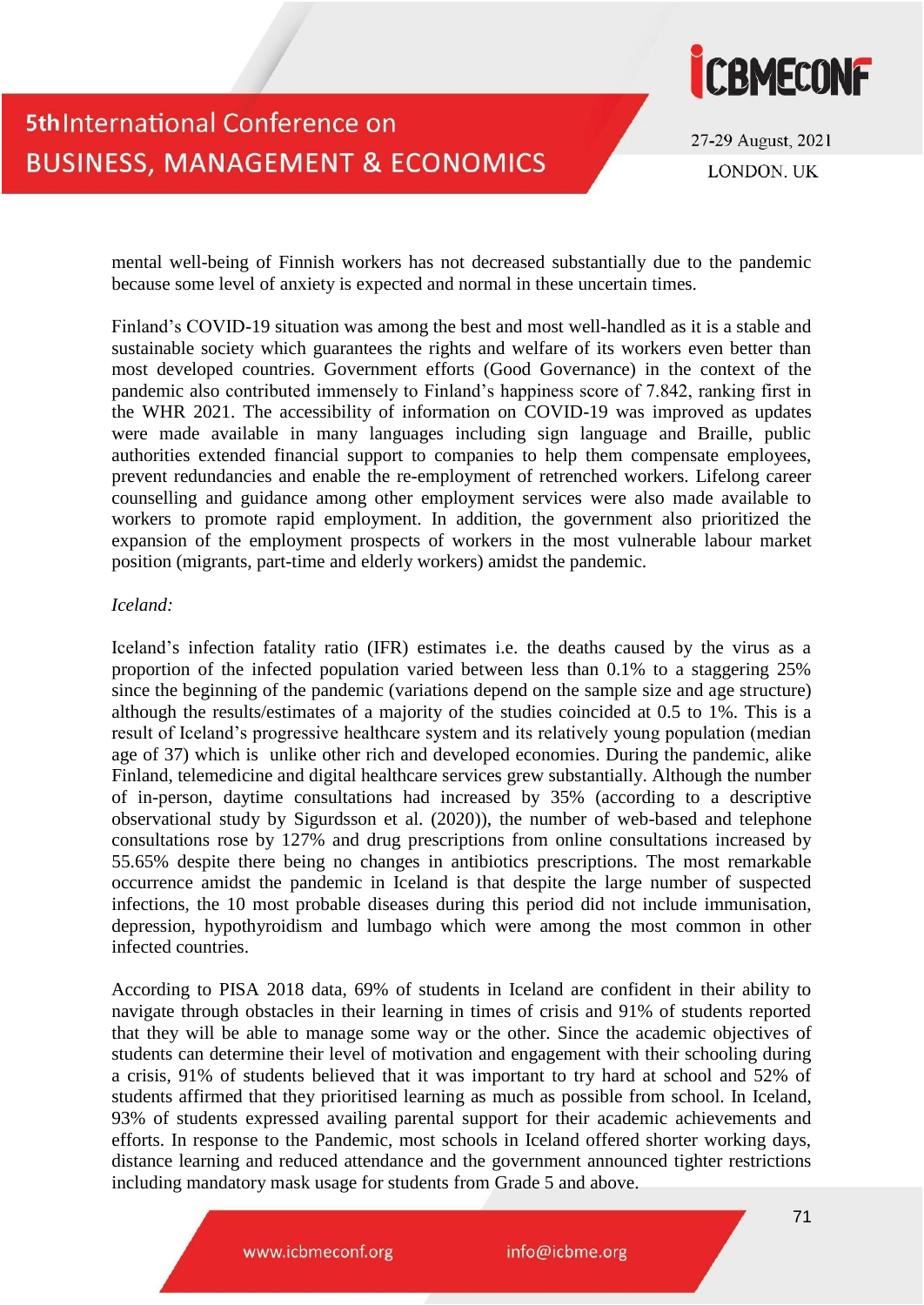# **CBMECONF**

## **5th International Conference on BUSINESS, MANAGEMENT & ECONOMICS**

27-29 August, 2021 **LONDON UK** 

Almost one-third (32.2%) of students did not miss a single day of school whilst 49.15 missed only one or two days throughout the course of the pandemic. Freedom on the internet allows for greater self-expression and autonomy for Icelanders which is an important predictor of happiness. According to the results of a Freedom on the Net survey in 2020, Iceland was given a freedom score of 95/100 (0 being least free and 100 being most free) for there were no obstacles in accessing the internet (25/25), negligible limits on content (34/35) and hardly any violations of user rights (36/40) although there were initiatives (working groups) to counteract the "information chaos" instigated by COVID-19 which threatened censorship of content.

To understand the impact of COVID-19 on cultural diversity and resilience it is worth looking at its impact on cultural industries. Between 2019 and 2020 the taxable wages in cultural industries declined by 22.9% whilst taxable wages across all other industries combined only decreased by 9.7%. Register-based employment in cultural industries was at its worst in May when it recorded a 10.1% drop although unemployment in all other industries combined increased by less than 6.2%. In addition, 7.4% of enterprises that took out support loans were operating in cultural industries. Extensive government support to combat the impact of the pandemic is also a contributing factor to Iceland's happiness score of 7.504 (4th rank) in the WHR 2020. Some economic stimulus measures include government grants given to compensate the operational costs of public sector enterprises experiencing an income decline as a result of COVID-19 and those entities which were being forced to cease operations by the Ministry of Health following the implementation of COVID-19 restrictions. Other notable employment related measures include increased right to unemployment related benefits for part-time workers and students and the right to a salary (provided by the government) to compensate workers experiencing a loss in income from being quarantined without symptoms of infection if their employers do not do so.

Icelanders also enjoy high and equitable living standards like its Nordic counterparts. In 2020, Iceland reported a HDI of 0.938 and between 1990 and 2019 Iceland's HDI value increased by a whopping 17.6%. Its life expectancy at birth increased by 4.9 years, mean years of schooling was extended by 4.3 years, expected years of schooling increased by 4.8 years and its GNI per capita rose by 76.5% between the almost three decades. Iceland's HDI value of 0.949 in 2019 is higher than the average value of 0.898 for countries in the very high human development category and its HDI adjusted for inequality equals 0.894 (loss of 5.8%) which is lower than the average loss of 10.9% for most countries with very high HDI values.

*Norway:*

According to a web-survey conducted by Blix et al.(2021) on a sample of 1041 participants representative of the Norwegian population, 25.7% or one out of every four participants expressed anxiety and psychological distress incited by the consequences of the pandemic. A higher level of COVID-related worry and vulnerability factors such as socioeconomicdisadvantages (living alone, unemployment and pre-existent economic issues), underlying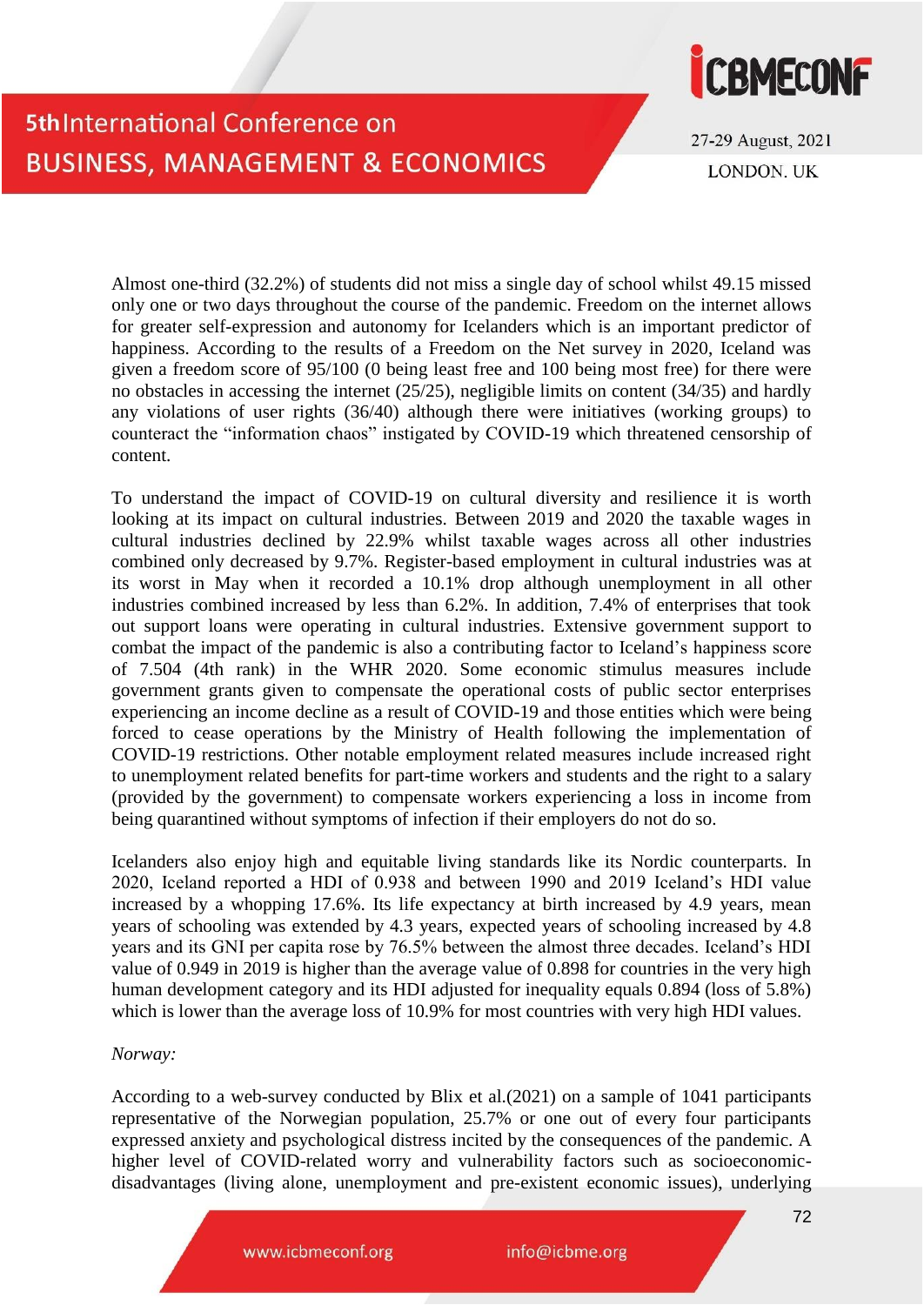

27-29 August, 2021 **LONDON UK** 

mental health issues including risk of exposure to violence and pre-existing illnesses/old age (which increase the risk of more severe infection from COVID-19) worsened by the pandemic are correlated with poor subjective well-being and lower levels of life satisfaction among the participants.

A more negative lifestyle was also reported by Norwegians relative to the Swedes partly because Norway's pandemic response efforts were more restrictive and rigorous alike Denmark but unlike Sweden. The Norwegian government's policy responses were prompted by three main agendas: restricting the spread of virus, alleviating economic consequences and managing social consequences. However, despite the overtly strict regulations, over 98% of Norwegians were compliant with the restrictions although a web-based survey conducted by Helsingen et al.(2020) acknowledged that the Norwegians had high trust in the healthcare system but relatively lower trust (only 17% of the participants reported high trust) in the public authorities/government.

The pandemic's impact on education, a prominent contributor to happiness in Norway can also be evaluated using PISA 2018 data according to which 71% of Norwegian students were confident in their ability to get through difficult times and this percentage remains unchanged among students from the bottom quartile of the socio-economic distribution. 89% of students are also certain that they will be able to get through any impediment in their learning one way or the other and in terms of parental support, 92% of students reported that their parents are actively involved in their learning and are supportive of their academic efforts and achievements. In fact, 66% of Norwegians believed that the closure of schools was necessary and 65% maintained that countries that did not mandate the closure of schools were being irresponsible.

The consumption of media or time use can also influence Sweden's happiness ranking and score. Swedes spent the largest proportion of their media consumption on online newspapers as 60% of 1000 respondents in a Swedish survey reported that they spent more time reading online newspapers now than prior to the pandemic whilst the consumption of printed/physical newspapers declined given that 44% of the respondents have reported so. The consumption of other media including TV news (57% of people), social media (51%) and TV entertainment (49%) also increased drastically.

Government and institution measures initiated to offset the economic impact of the pandemic include the reduction of financial liability for companies with retrenched workers and for absence from work due to infection. It had also declared the provision of salaries to compensate temporarily laid-off workers. Economic stimulus measures include loan guarantees for small to medium sized enterprises incurring losses as a result of the pandemic, the reinstatement of the Government Bond Fund in support of larger companies (improves access to capital and liquidity in the Norwegian bond market) and subsidies provided to cover a proportion of the fixed costs of heavily affected companies. The loss (in revenue terms) made by Norway's cultural sector due to the pandemic is predicted at 36% with the music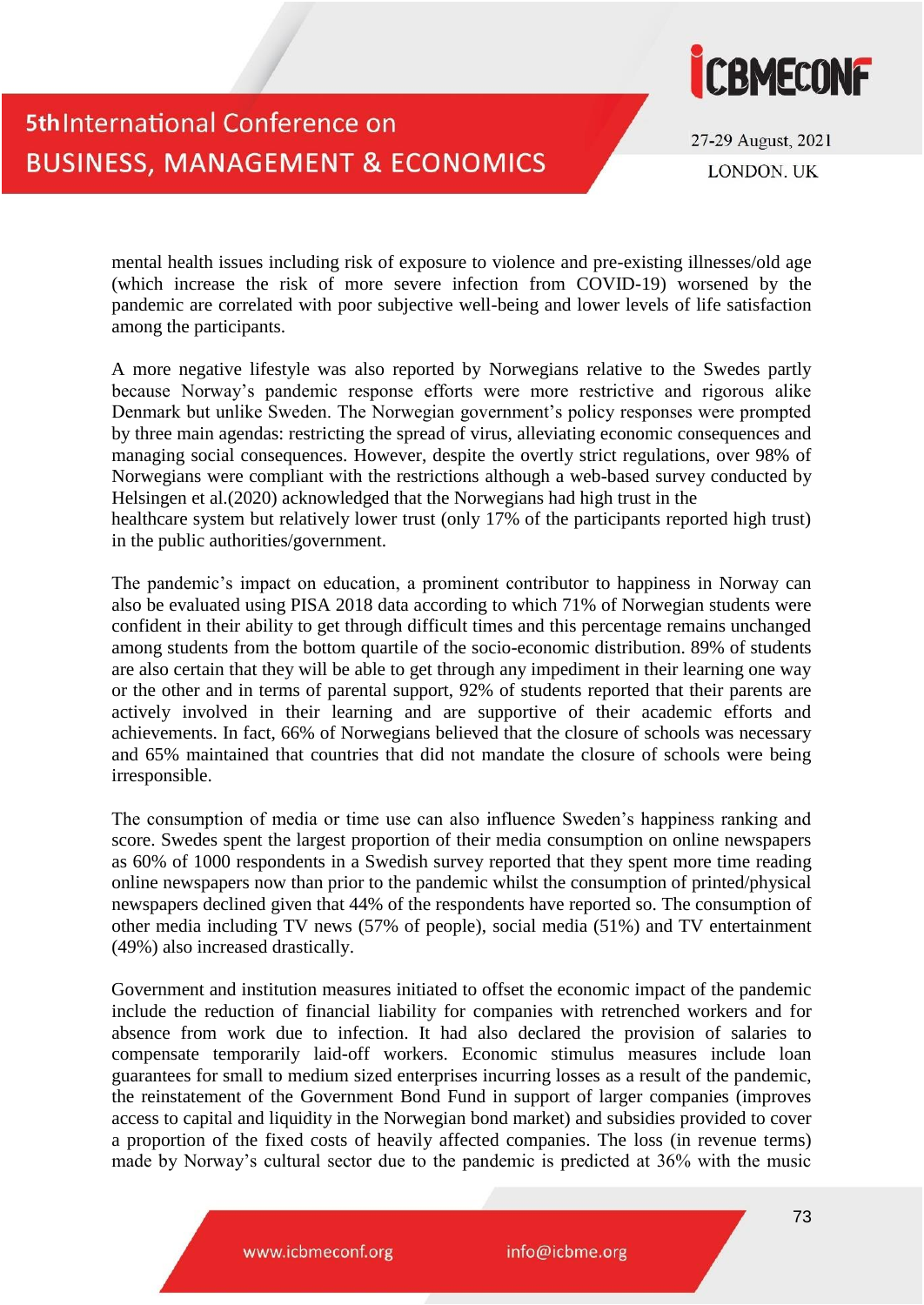

27-29 August, 2021 **LONDON UK** 

industry incurring the largest loss (50%) and the literature sector experiencing the lowest loss (23%)

*Sweden:*

Sweden, unlike most of its Nordic counterparts, pursued relatively lenient measures in response to the COVID-19 pandemic. The public authorities favoured the provision of recommendations over the implementation of restrictions as there was neither a lockdown nor a closure of borders. Thus, primary schools (although there were part closures), restaurants and other services remained mostly open and gatherings up to 50 people were permitted despite the spread of the virus. However, public trust in the capability of the Government remained higher in Sweden than in Norway where stricter restrictions were imposed as 37% of Swedes reported higher trust compared to the 17% of Norwegians who reported the same according to an anonymous web-based survey.

In addition, despite the relaxed restrictions, over 98% of the population were compliant with preventative measures to contain the virus and 50% of the Swedes surveyed expressed that they lived an inactive, seated and 'socially distanced' lifestyle. This could be a prominent contributor to Sweden's happiness score of 7.353 (happiness rank 7) especially because the Swedish population ultimately reported higher levels of trust in the Government and the country's healthcare system than any other Nordic nation. The psychological impact of the pandemic in Sweden manifested as three most commonly diagnosed diseases reported by a national, online, cross-sectional survey conducted by McCracken et al.(2020). These diseases are insomnia (reported by 38% of respondents), anxiety (24.2%) and depression (30%) predicted strongly by underlying health issues and pre-existing mental illnesses. Other contributors to these outcomes include financial instability due to the pandemic and the presence of signs of infection from COVID-19.

In terms of Education, according to PISA 2018 data, 66% of Swedish students reported strong faith in their ability to get through a crisis and 93% of the students maintained that they are likely to somehow manage obstacles in their learning for 89% of the students believe that it is important to try hard at school and 46% believe that learning as much as possible from school is the most important academic objective. Parental support in students' education is also high in Sweden given that 89% of students expressed that their parents were involved in their learning and appreciative of their educational efforts and accomplishments. The overall impression is that schools in Sweden had a relatively smooth transition to operating on digital platforms and distance learning since most institutions were already familiar with digital tools, software and teaching strategies as they were employed in schooling well before the pandemic itself. Like Denmark, the Swedish government also mandated extra support to children with learning disabilities or special needs.

Swedes' media consumption has also been affected due to the pandemic. Surprisingly, the least time was spent on social media since there was a 10% decrease which was the largest decline in the usage of any media. During the virus outbreak, the most time was spent on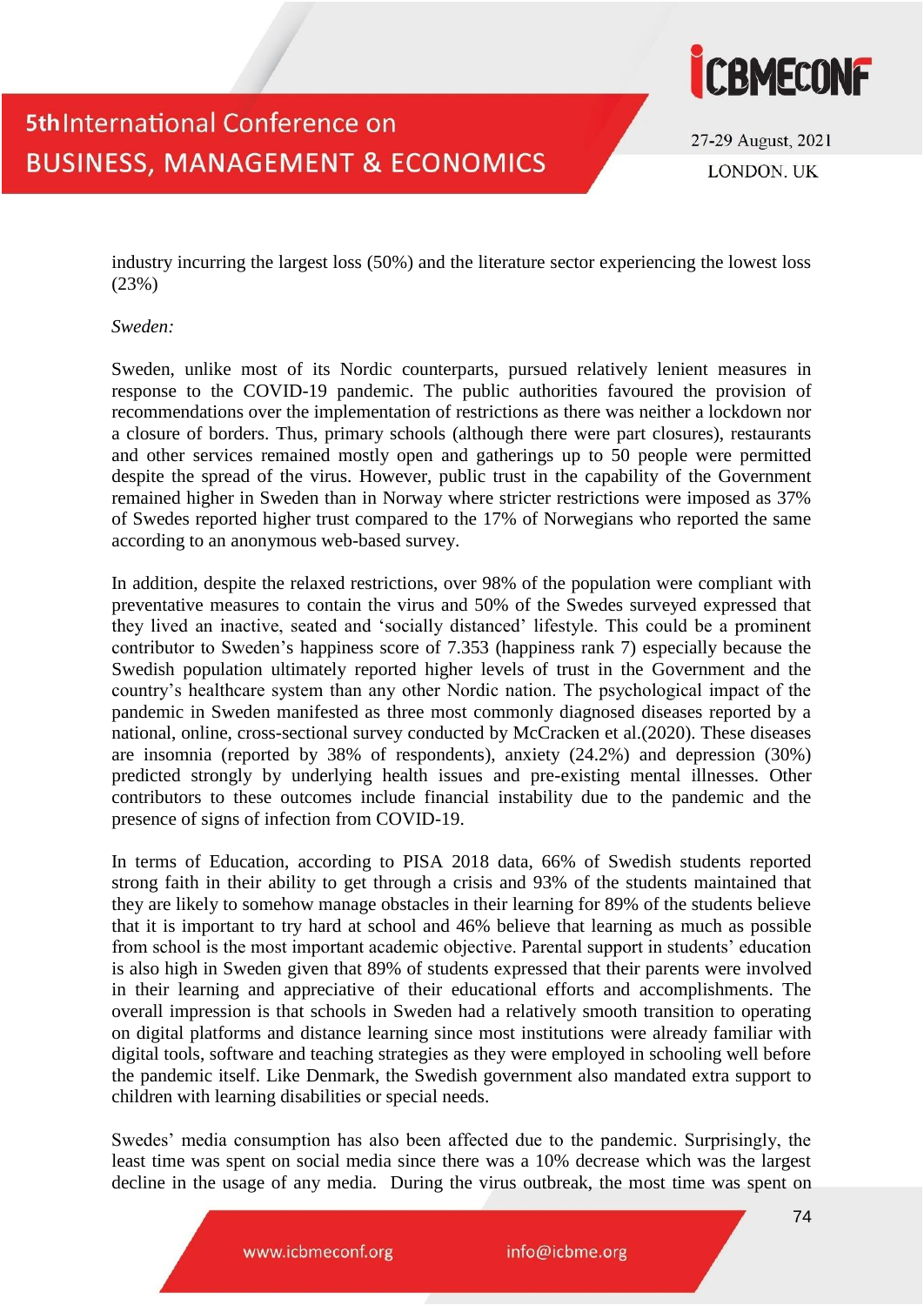

27-29 August, 2021 **LONDON UK** 

national news on radio and television given that 80% of 2549 respondents surveyed using a postal questionnaire reported that they consumed this media at least three days which is a 7% increase compared to the fourth quarter of 2019. The Swedes also reported the highest trust in the news content provided especially by the public broadcaster Sveriges Television (SVT). According to the results of a postal survey conducted from April to June 2020, 81% of the respondents reported that they had "fairly high trust" in the broadcaster which is comparatively higher than the 74% trust in the content reported by respondents in the fourth quarter of 2019.

Extensive government measures to mitigate the economic consequences of COVID-19 may also contribute significantly to happiness as employment related measures such as short-time work allowance which prompt rapid employment and reduce redundancies whilst ensuring that workers receive more than 90% of their salary despite the reduction in working hours and economic stimulus measures including increased availability of loans and loan guarantees to small and medium-sized enterprises experiencing financial difficulties instigated by restrictions, discounted rent-related expenses to cover costs of companies severely affected by the pandemic, enablement of loans in US dollars to ensure sufficient supply of one of the major currencies used by Swedish businesses among others, help support economic recovery and the financial well-being of individual workers, companies and industries.

Sweden's cultural and creative industries have also been severely impacted by the pandemic which had exacerbated the pre-existing volatility of these industries and the restrictions that have had a direct impact on the entire creative value chain (due to the complexity of their work) are an immediate threat to creative professionals and artists. To revive, stimulate and promote cultural diversity in creative expressions amidst the crisis, the Swedish government has implemented several measures and policies one of which include the entitlement of the cultural sector to financial aid up to SEK 1 billion to help cover associated costs and counteract the economic consequences instigated by the pandemic.

The Swedes, like the people in all Nordic countries, also enjoy high living standards for its HDI had increased by 15.1% between 1990(0.821) and 2019(0.945). Its HDI value in 2019 was also higher than the average value of 0.898 for countries in the very high human development group. However, there is a 6.7% decrease in the value when the HDI is adjusted for inequality which is a much higher loss than Denmark and Finland. Life expectancy at birth increased by 5.2 years, expected years of schooling had risen by 6.6 years although mean years of schooling only extended by 2.0 years. There was also a 60.6% increase in the GNI per capita.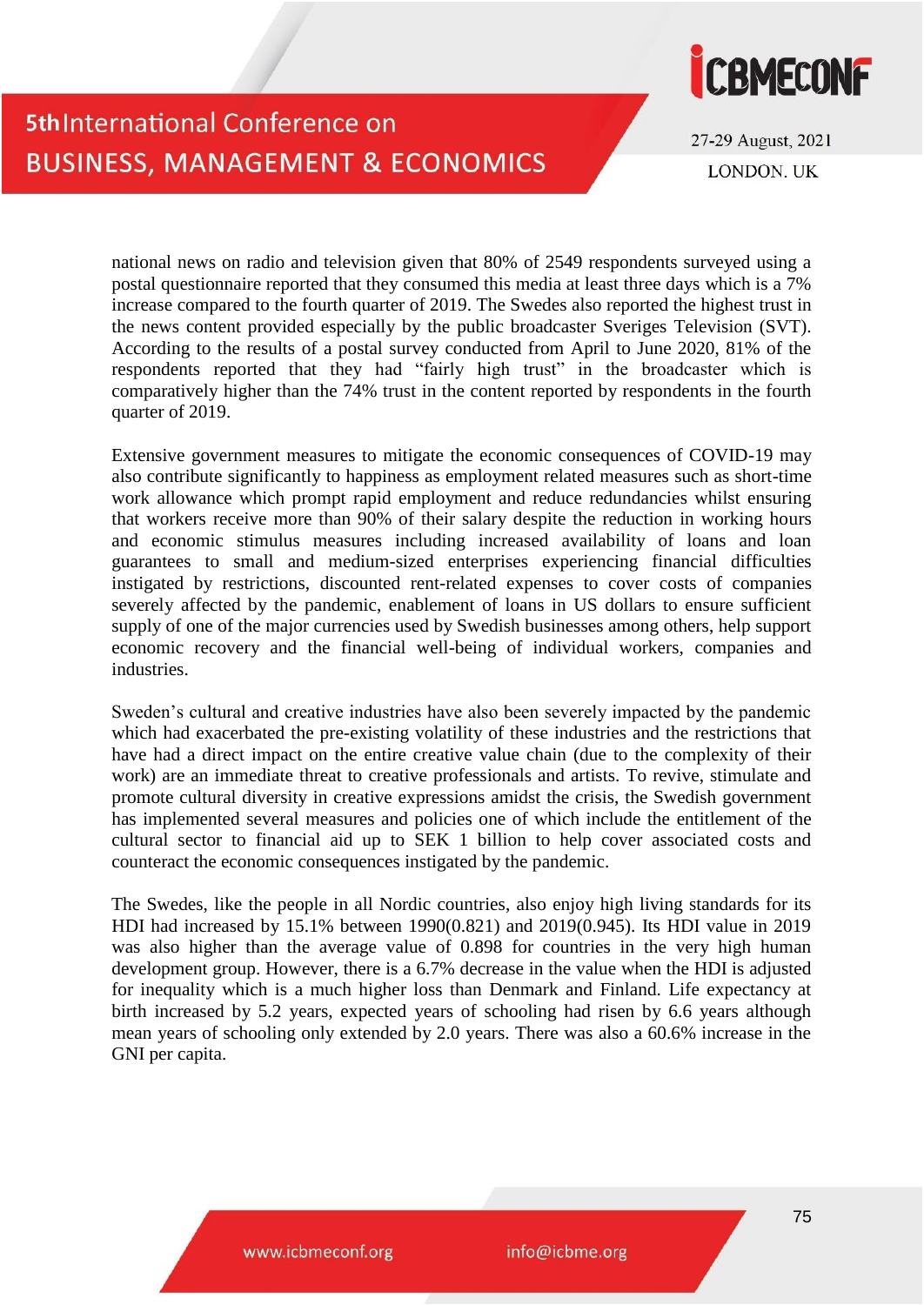

27-29 August, 2021 **LONDON UK** 

#### **Conclusion and Recommendations**

Overall, our discussion propounds a weak correlation between both income per capita and happiness and income inequality and subjective well-being. However, the wage gap in any economy is invariably an adverse influence on other relatively major determinants of happiness including levels of perceived crime & corruption, social support (a sense of community) and the attitudes of different income groups. Thus, income equity, although not a prominent contributor to changes in happiness, is the starting point to achieving higher levels of happiness. This postulation is exactly demonstrated by the Nordic countries. On the other hand, since we had analysed the different components of the Gross National Happiness Index in the Nordic countries with reference to the COVID-19 pandemic, it is evident that the socio-psychological factors play a comparatively robust role in helping the Nordic countries consistently rank atop the Happiness index charts.

Although a country may achieve higher economic growth (positive gains in per capita GDP), there is no guarantee that average life satisfaction will increase as the gains in income might be very well offset by negative responses from the other predictors of happiness delineated by the paper, including but not limited to generosity, social support, freedom to make choices, healthy life expectancy, perceptions of corruptions and confidence (empowerment).

Most countries focus on nurturing the younger generation using moral education. Yet, we recommend that countries look into fostering inclusivity in their education system instead, which is a positive influence on several leading predictors of happiness. Inclusive education is aimed at building character and community living attitudes in younger citizens as they are trained to represent a multi-faceted skilled workforce to consequently pave the way for improvements in productivity gains and economic growth. An inclusive education can also promote cultural diversity and empowerment by encouraging the acceptance of differences in race, colour, religion and appearance. In addition, it can also inculcate a culture of trust, friendship and belonging within the younger citizens whilst instilling a sense of freedom to express their views and the autonomy to make their own choices.

We also advocate for greater transparency of government interventions and transactions. When the general public is aware of what percentage of an individual's income tax is added to the government's health budget or so, it might not only make the individual more responsible towards using the common pooled resources but also fosters a strong sense of common responsibility and helps build trust in the government/public authorities as taxpayers are informed about how their money is being used for the betterment of the economy.

Lastly, effective two-way communication between the government and its citizens is recommended to insure the economy against information failure. Well informed citizens might also have relatively lesser behavioural lag which can reduce government macroeconomic failure otherwise too.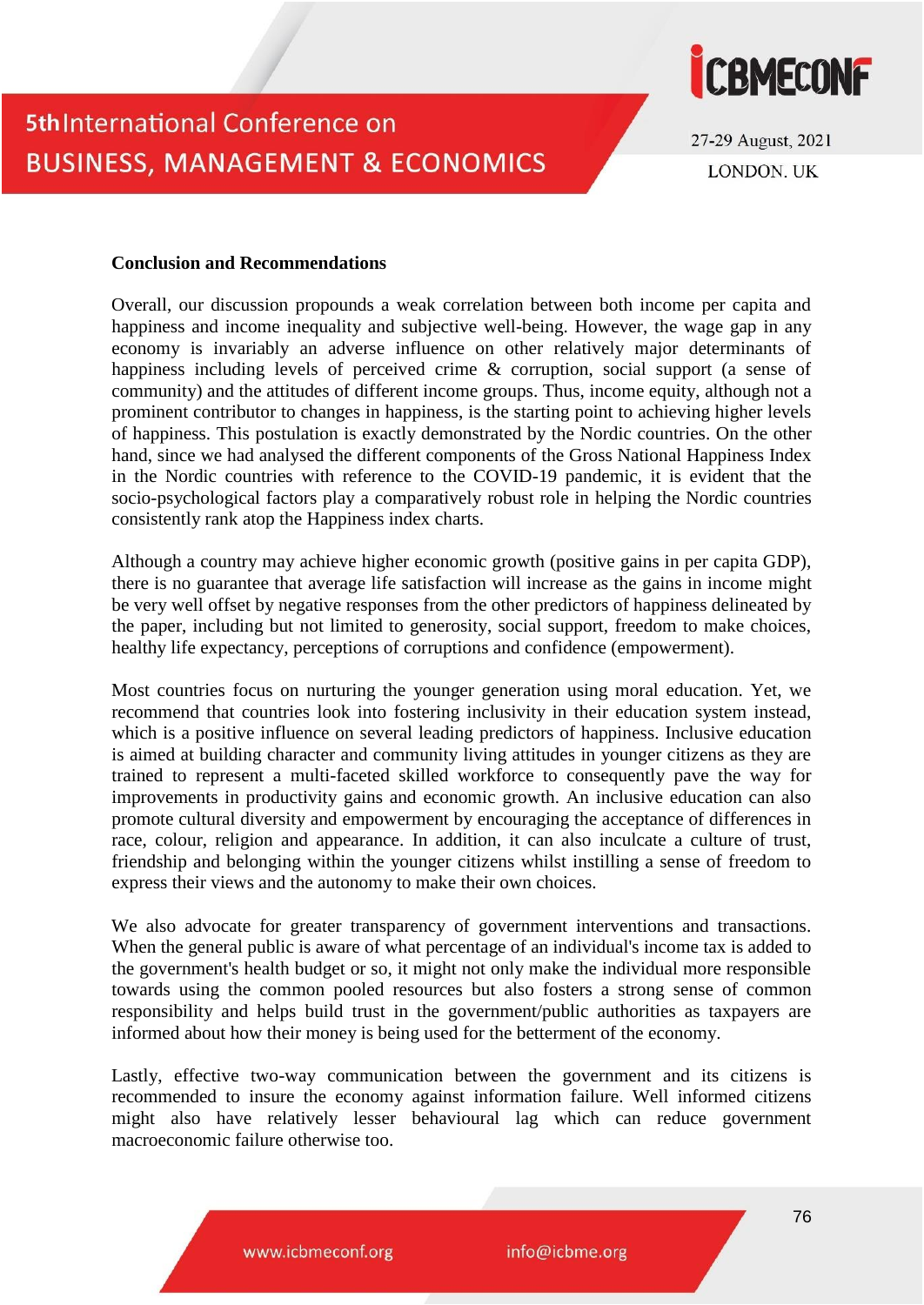

27-29 August, 2021 **LONDON. UK** 

"Happiness is not a place to reach, it is a direction". Thus, only along with proper and regulated government intervention can a sustainable outlook on happiness and wellbeing be achieved in both the developing and developed world.

#### **References**

Clark, A. E. (2011). *Income and Happiness: Getting the Debate Straight*. Applied Research in Quality of Life,*6*(3), 253–263.<https://doi.org/10.1007/s11482-011-9150-x>

Thurow, L. C. (1971). *The Income Distribution as a Pure Public Good*. The Quarterly Journal of Economics, *85*(2), 327.<https://doi.org/10.2307/1880707>

Tomes, N. (1986). *Income distribution, happiness and satisfaction: A direct test of the interdependent preferences model*. Journal of Economic Psychology, 7(4), 425–446. [https://doi.org/10.1016/0167-4870\(86\)90032-2](https://doi.org/10.1016/0167-4870(86)90032-2)

Oishi, S., Kesebir, S., & Diener, E. (2011*). Income Inequality and Happiness*. Psychological Science, *22*(9), 1095–1100.<https://doi.org/10.1177/0956797611417262>

EASTERLIN, R. A. (1974). Does Economic Growth Improve the Human Lot? Some Empirical Evidence. *Nations and Households in Economic Growth*, 89–125. <https://doi.org/10.1016/b978-0-12-205050-3.50008-7>

Caporale, G. M., Georgellis, Y., Tsitsianis, N., & Yin, Y. P. (2009b). Income and happiness across Europe: Do reference values matter? *Journal of Economic Psychology*, *30*(1), 42–51. <https://doi.org/10.1016/j.joep.2008.06.004>

Betsey Stevenson, & Justin Wolfers. (2008). Economic Growth and Subjective Well-Being: Reassessing the Easterlin Paradox. *Brookings Papers on Economic Activity*, *2008*(1), 1–87. <https://doi.org/10.1353/eca.0.0001>

Rayo, L., & Becker, G. (2007). Evolutionary Efficiency and Happiness. *Journal of Political Economy*, *115*(2), 302–337.<https://doi.org/10.1086/516737>

Graham, C. (2005). Insights on Development from the Economics of Happiness. *The World Bank Research Observer*, *20*(2), 201–231.<https://doi.org/10.1093/wbro/lki010>

Greyling, T., Rossouw, S., & Adhikari, T. (2021). A Tale of Three Countries: What is the Relationship Between COVID‐ 19, Lockdown and Happiness? *South African Journal of Economics*, *89*(1), 25–43.<https://doi.org/10.1111/saje.12284>

www.icbmeconf.org

info@icbme.org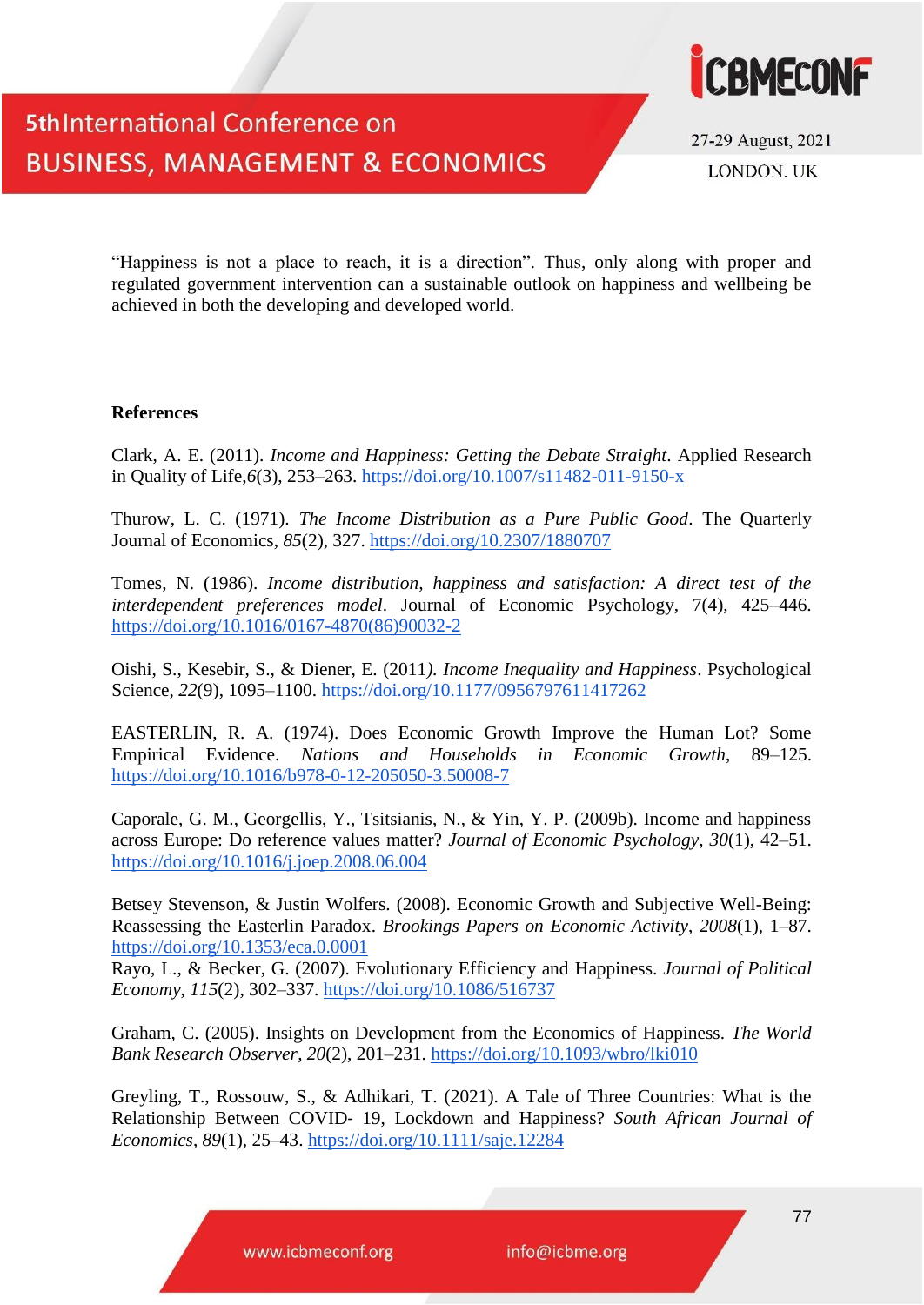

27-29 August, 2021 **LONDON. UK** 

Rossouw, S., Greyling, T., & Adhikari, T. (2021). Happiness lost: Was the decision to implement lockdown the correct one? *South African Journal of Economic and Management Sciences*, *24*(1).<https://doi.org/10.4102/sajems.v24i1.3795>

Deaton, A. (2021). COVID-19 and Global Income Inequality. *LSE Public Policy Review*, *1*(4)[.https://doi.org/10.31389/lseppr.26](https://doi.org/10.31389/lseppr.26)

Deaton, A. (2008). Income, Health, and Well-Being around the World: Evidence from the Gallup World Poll. *Journal of Economic Perspectives*, *22*(2), 53–72. <https://doi.org/10.1257/jep.22.2.53>

Frey, B. S., & Stutzer, A. (2002). What Can Economists Learn from Happiness Research? *Journal of Economic Literature*, *40*(2), 402–435.<https://doi.org/10.1257/jel.40.2.402>

Veenhoven, R. (1991b). Is happiness relative? *Social Indicators Research*, *24*(1), 1–34. <https://doi.org/10.1007/bf00292648>

Argyle, M. (1999). Causes and correlates of happiness. In D. Kahneman, E. Diener, & N. Schwarz (Eds.), *Well-being: The foundations of hedonic psychology* (pp. 353–373). Russell Sage Foundation.

Booth, M. (2015, January 30). *The Danish Don't Have the Secret to Happiness*. The Atlantic. [https://www.theatlantic.com/health/archive/2015/01/the-danish-dont-have-the-secret-to](https://www.theatlantic.com/health/archive/2015/01/the-danish-dont-have-the-secret-to-happiness/384930/)[happiness/384930/](https://www.theatlantic.com/health/archive/2015/01/the-danish-dont-have-the-secret-to-happiness/384930/)

Stieg, C. (2020, October 16). *Work-life balance secrets from the happiest countries in the world*. CNBC. [https://www.cnbc.com/2020/01/09/are-danish-people-really-happy-nordic](https://www.cnbc.com/2020/01/09/are-danish-people-really-happy-nordic-work-life-balance-secrets.html)[work-life-balance-secrets.html](https://www.cnbc.com/2020/01/09/are-danish-people-really-happy-nordic-work-life-balance-secrets.html)

*How is life?: Understanding the economics of happiness*. (2021, July 2). Centro de Políticas Sociais.<https://cps.fgv.br/en/happiness>

Ribeiro, L. L., & Lemos Marinho, E. L. (2017). Gross National Happiness in Brazil: An analysis of its determinants. *EconomiA*, *18*(2), 156–167. <https://doi.org/10.1016/j.econ.2016.07.002>

Strickland, M. E. (2020, June 2). *China's Happiness Paradox: When GDP doesn't lead to wellbeing*. SupChina.<https://supchina.com/2019/09/02/chinas-happiness-paradox/>

*Is Reform on the Horizon for China's Weak Social Safety Net?* (2020, September 9). Center for Strategic and International Studies. [https://www.csis.org/blogs/new-perspectives](https://www.csis.org/blogs/new-perspectives-asia/reform-horizon-chinas-weak-social-safety-net)[asia/reform-horizon-chinas-weak-social-safety-net](https://www.csis.org/blogs/new-perspectives-asia/reform-horizon-chinas-weak-social-safety-net)

www.icbmeconf.org

info@icbme.org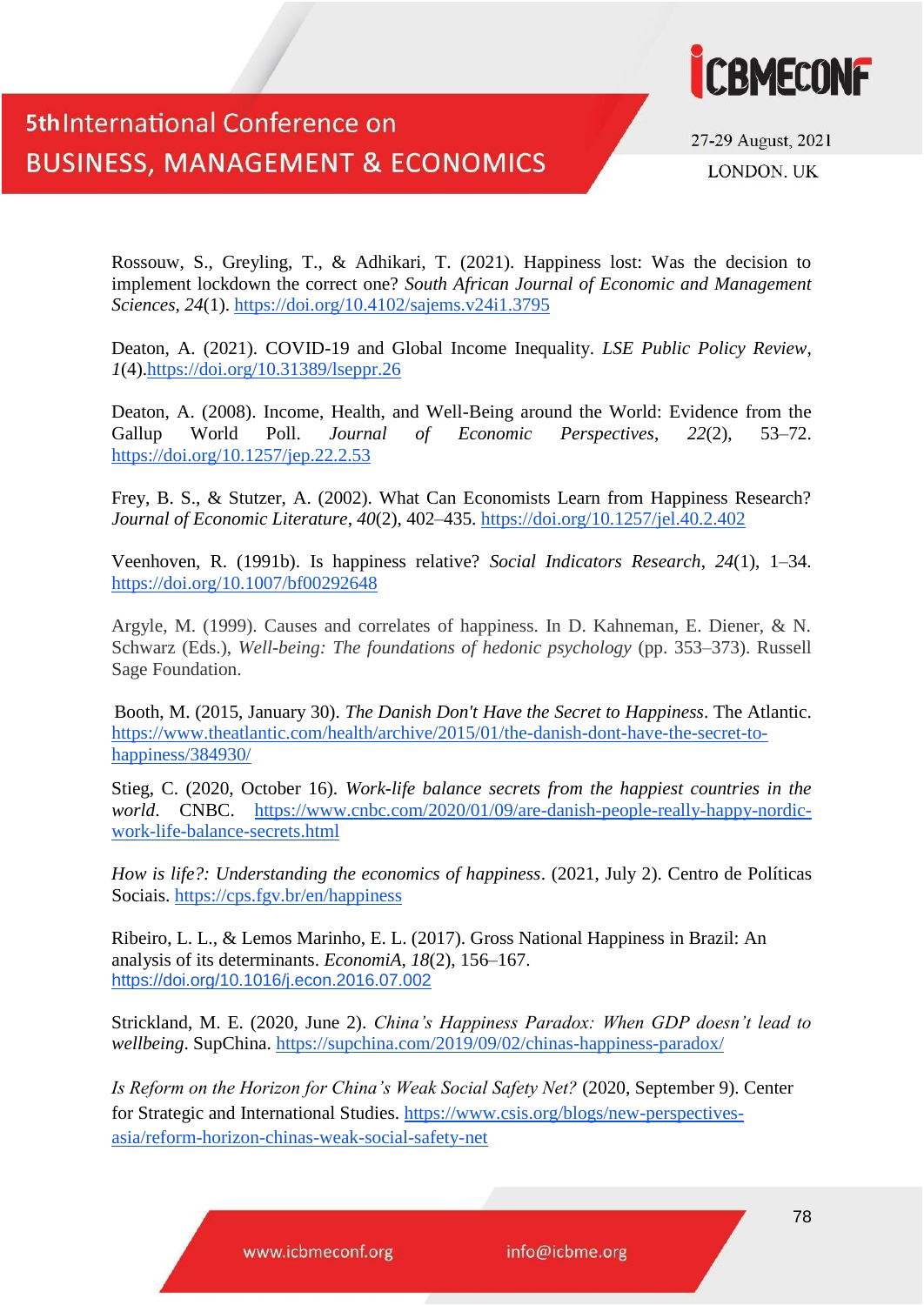

27-29 August, 2021 **LONDON. UK** 

N. (2019, April 2). *Why Indians are unhappy despite doubled GDP*. ORF. <https://www.orfonline.org/expert-speak/why-indians-unhappy-despite-doubled-gdp-49464/>

*What We Can Learn About Happiness from Iceland*. (2019, June 26). Greater Good. [https://greatergood.berkeley.edu/article/item/what\\_we\\_can\\_learn\\_about\\_happiness\\_from\\_icel](https://greatergood.berkeley.edu/article/item/what_we_can_learn_about_happiness_from_iceland) [and](https://greatergood.berkeley.edu/article/item/what_we_can_learn_about_happiness_from_iceland)

*World Report 2017: Rights Trends in South Africa*. (2017, January 12). Human Rights Watch. [https://www.hrw.org/world-report/2017/country-chapters/south-africa#](https://www.hrw.org/world-report/2017/country-chapters/south-africa)

M.(2016,May27).Sweden. Happy Planet Index.<http://happyplanetindex.org/countries/sweden>

*Happiness Report: Why Does Scandinavia Always Win?* (2017, August 15). Time.Com. [https://time.com/collection/guide-to-happiness/4706590/scandinavia-world-happiness-report](https://time.com/collection/guide-to-happiness/4706590/scandinavia-world-happiness-report-nordics/)[nordics/](https://time.com/collection/guide-to-happiness/4706590/scandinavia-world-happiness-report-nordics/)

First, T. (n.d.). *Togo soars 17 places in the UN's World Happiness Report 2018*. Togo First. Retrieved August 12, 2021, from [https://www.togofirst.com/en/economic-governance/1603-](https://www.togofirst.com/en/economic-governance/1603-473-togo-soars-17-places-in-un-s-world-happiness-report-2018) [473-togo-soars-17-places-in-un-s-world-happiness-report-2018](https://www.togofirst.com/en/economic-governance/1603-473-togo-soars-17-places-in-un-s-world-happiness-report-2018)

Smith, E. (2019, October 10). *Facing slowing growth and credit downgrades, South Africa's economy is stuck in the mire*. CNBC. [https://www.cnbc.com/2019/10/10/south-africas](https://www.cnbc.com/2019/10/10/south-africas-economy-struggles-as-world-bank-downgrades-forecast.html)[economy-struggles-as-world-bank-downgrades-forecast.html](https://www.cnbc.com/2019/10/10/south-africas-economy-struggles-as-world-bank-downgrades-forecast.html)

Väänänen, H. (2020, May 26). *What Makes Finland The Happiest Country In The World?* Forbes[.https://www.forbes.com/sites/heikkivaananen/2020/05/26/what-makes-finland-the](https://www.forbes.com/sites/heikkivaananen/2020/05/26/what-makes-finland-the-happiest-country-in-the-world/?sh=40862c2b75cc)[happiest-country-in-the-world/?sh=40862c2b75cc](https://www.forbes.com/sites/heikkivaananen/2020/05/26/what-makes-finland-the-happiest-country-in-the-world/?sh=40862c2b75cc)

*Public trust in the police remains high in Helsinki*. (2019, May 16). Helsingin Kaupunki. <https://www.hel.fi/turva/en/uutiset/public-trust-in-the-police-remains-high>

*Sweden, The Happiest Country*. (2015, January 20). Smore. [https://www.smore.com/x3zb8](https://www.smore.com/x3zb8-sweden-the-happiest-country) [sweden-the-happiest-country](https://www.smore.com/x3zb8-sweden-the-happiest-country)

Moscow Times. (2021, August 12). *Russia's Happiness Index Drops to Post-Crimea Low*[.https://www.themoscowtimes.com/2020/01/31/russias-happiness-index-drops-to-post](https://www.themoscowtimes.com/2020/01/31/russias-happiness-index-drops-to-post-crimea-low-a6911)[crimea-low-a6911](https://www.themoscowtimes.com/2020/01/31/russias-happiness-index-drops-to-post-crimea-low-a6911)

*What We Can Learn About Happiness from Iceland*. (2019, June 26). Greater Good. [https://greatergood.berkeley.edu/article/item/what\\_we\\_can\\_learn\\_about\\_happiness\\_from\\_icel](https://greatergood.berkeley.edu/article/item/what_we_can_learn_about_happiness_from_iceland) [and](https://greatergood.berkeley.edu/article/item/what_we_can_learn_about_happiness_from_iceland)

Russell, H. (2020, December 31). *Seasonal affective disorder: the Scandinavian guide to surviving the dark days of winter*. Stylist. [https://www.stylist.co.uk/long-reads/seasonal-](https://www.stylist.co.uk/long-reads/seasonal-affective-disorder-sad-winter-blues-dark-mornings-cold-weather-happiness-advice-scandinavia/316720)

www.icbmeconf.org

info@icbme.org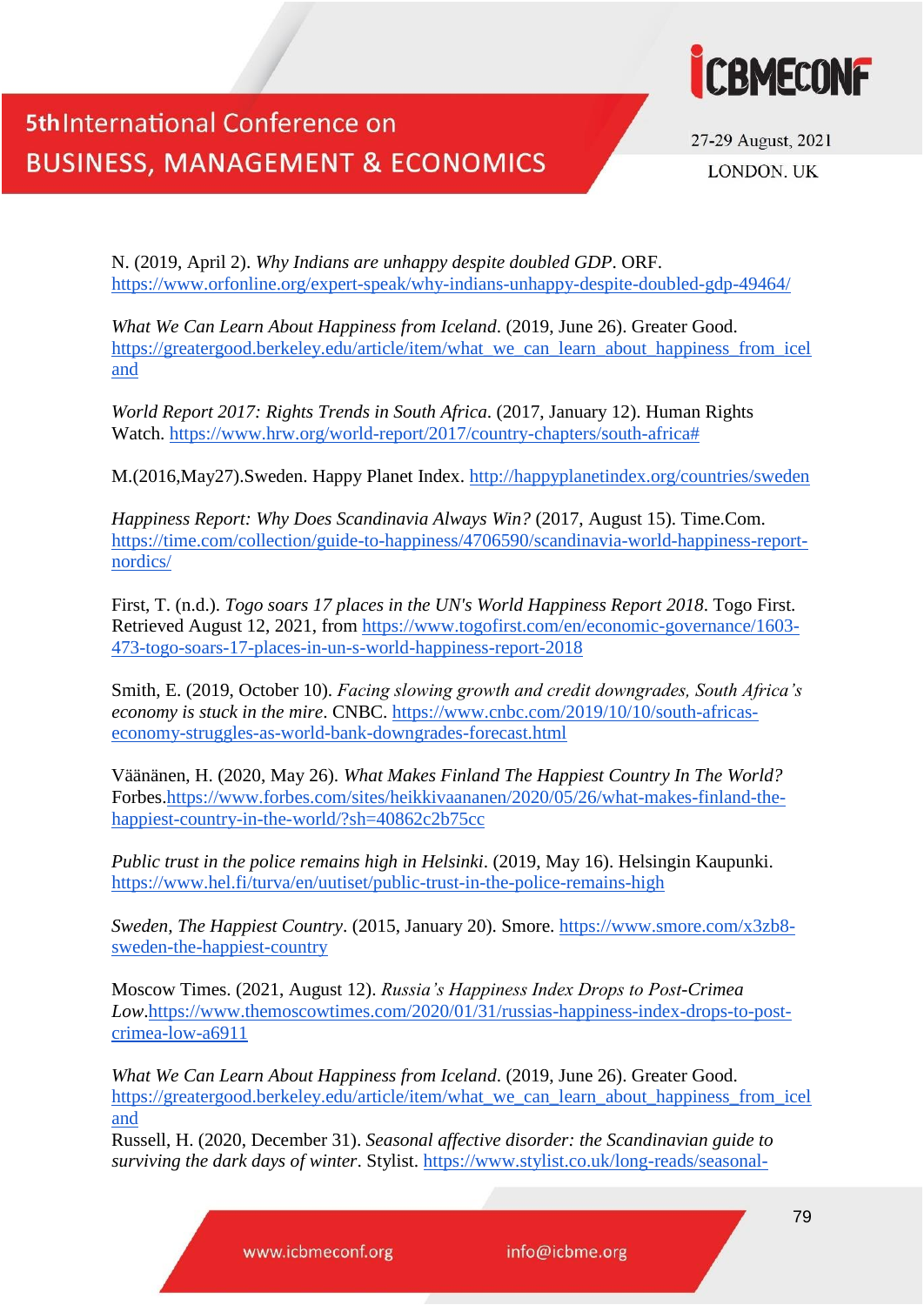

27-29 August, 2021 **LONDON UK** 

[affective-disorder-sad-winter-blues-dark-mornings-cold-weather-happiness-advice](https://www.stylist.co.uk/long-reads/seasonal-affective-disorder-sad-winter-blues-dark-mornings-cold-weather-happiness-advice-scandinavia/316720)[scandinavia/316720](https://www.stylist.co.uk/long-reads/seasonal-affective-disorder-sad-winter-blues-dark-mornings-cold-weather-happiness-advice-scandinavia/316720)

Rossouw, S., Greyling, T., & Adhikari, T. (2021). Happiness lost: Was the decision to implement lockdown the correct one? *South African Journal of Economic and Management Sciences*, *24*(1).<https://doi.org/10.4102/sajems.v24i1.3795>

Agence France-Presse. (2018, March 15). *Finland Is World's Happiest Country, Burundi Least Content: UN*. NDTV.Com. [https://www.ndtv.com/world-news/finland-is-worlds](https://www.ndtv.com/world-news/finland-is-worlds-happiest-country-burundi-least-content-un-1824018)[happiest-country-burundi-least-content-un-1824018](https://www.ndtv.com/world-news/finland-is-worlds-happiest-country-burundi-least-content-un-1824018)

Zackowitz, M. (2016, March 20). *What Makes People Smile in the Saddest Country in the World?* NPR. [https://www.npr.org/sections/goatsandsoda/2016/03/20/471009996/-is](https://www.npr.org/sections/goatsandsoda/2016/03/20/471009996/-is-burundi-really-the-world-s-saddest-country-a-burundian-responds)[burundi-really-the-world-s-saddest-country-a-burundian-responds](https://www.npr.org/sections/goatsandsoda/2016/03/20/471009996/-is-burundi-really-the-world-s-saddest-country-a-burundian-responds)

AT editor. (2019, March 20). *Benin a bright spot in new World Happiness Report*. Africa Times. [https://africatimes.com/2019/03/20/benin-is-a-bright-spot-in-new-world-happiness](https://africatimes.com/2019/03/20/benin-is-a-bright-spot-in-new-world-happiness-report/)[report/](https://africatimes.com/2019/03/20/benin-is-a-bright-spot-in-new-world-happiness-report/)

*Among the happiest countries*. (n.d.). Denmark.Dk. Retrieved August 12, 2021, from <https://denmark.dk/people-and-culture/happiness>

Petersen, M. W., Dantoft, T. M., Jensen, J. S., Pedersen, H. F., Frostholm, L., Benros, M. E., Carstensen, T. B. W., ØRnbøl, E., & Fink, P. (2021). The impact of the Covid-19 pandemic on mental and physical health in Denmark – a longitudinal population-based study before and during the first wave. *BMC Public Health*, *21*(1). [https://doi.org/10.1186/s12889-021-11472-](https://doi.org/10.1186/s12889-021-11472-7) [7](https://doi.org/10.1186/s12889-021-11472-7)

*School education during COVID-19: Were teachers and students ready? - OECD*. (n.d.). OECD.Org. Retrieved August 12, 2021, from [https://www.oecd.org/education/coronavirus](https://www.oecd.org/education/coronavirus-education-country-notes.htm)[education-country-notes.htm](https://www.oecd.org/education/coronavirus-education-country-notes.htm)

*Denmark: reactions to the Covid-19 outbreak*. (2021, June 17). Cedefop. [https://www.cedefop.europa.eu/en/news-and-press/news/denmark-reactions-covid-19](https://www.cedefop.europa.eu/en/news-and-press/news/denmark-reactions-covid-19-outbreak) [outbreak](https://www.cedefop.europa.eu/en/news-and-press/news/denmark-reactions-covid-19-outbreak)

Handberg, C., Werlauff, U., Højberg, A. L., & Knudsen, L. F. (2021). Impact of the COVID-19 pandemic on biopsychosocial health and quality of life among Danish children and adults with neuromuscular diseases (NMD)—Patient reported outcomes from a national survey. *PLOS ONE*, *16*(6), e0253715.<https://doi.org/10.1371/journal.pone.0253715>

Statista. (2020, October 15). *Impact of the coronavirus outbreak on media consumption in Denmark 2020*. [https://www.statista.com/statistics/1110923/impact-of-the-coronavirus](https://www.statista.com/statistics/1110923/impact-of-the-coronavirus-outbreak-on-media-consumption-in-denmark/)[outbreak-on-media-consumption-in-denmark/](https://www.statista.com/statistics/1110923/impact-of-the-coronavirus-outbreak-on-media-consumption-in-denmark/)

www.icbmeconf.org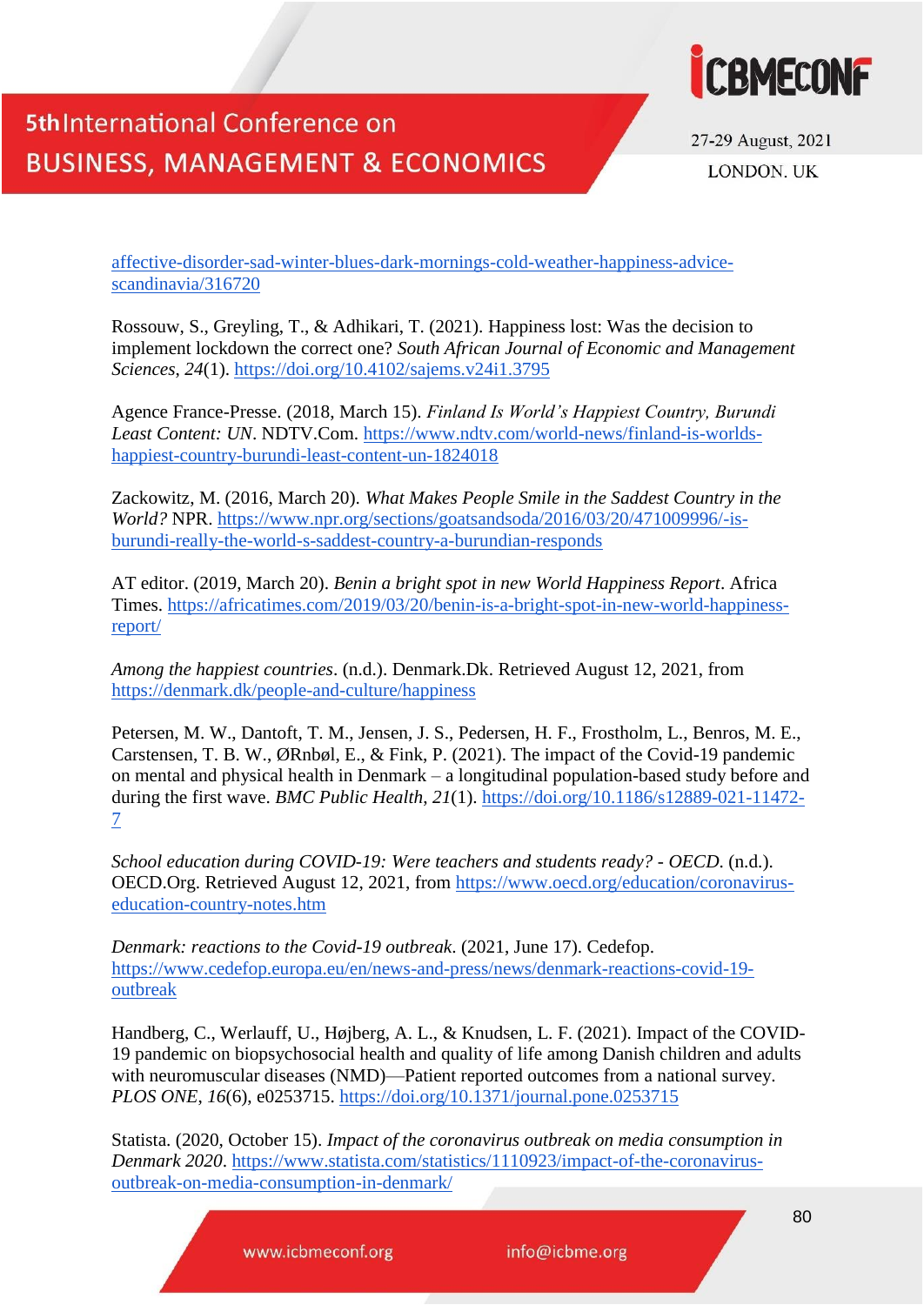



27-29 August, 2021 **LONDON UK** 

Betzler, D., Loots, E., Prokůpek, M., Marques, L., & Grafenauer, P. (2020). COVID-19 and the arts and cultural sectors: investigating countries' contextual factors and early policy measures. *International Journal of Cultural Policy*, 1–19. <https://doi.org/10.1080/10286632.2020.1842383>

*Denmark*.(2020,April13). KPMG. [https://home.kpmg/xx/en/home/insights/2020/04/denmark](https://home.kpmg/xx/en/home/insights/2020/04/denmark-government-and-institution-measures-in-response-to-covid.html)[government-and-institution-measures-in-response-to-covid.html](https://home.kpmg/xx/en/home/insights/2020/04/denmark-government-and-institution-measures-in-response-to-covid.html)

Olagnier, D., & Mogensen, T. H. (2020). The Covid-19 pandemic in Denmark: Big lessons from a small country. *Cytokine & Growth Factor Reviews*, *53*, 10–12. <https://doi.org/10.1016/j.cytogfr.2020.05.005>

*Human Development Reports*. (n.d.-b). UNITED NATIONS DEVELOPMENT PROGRAMME.-Retrieved-(August12,2021),from <http://hdr.undp.org/en/countries/profiles/DNK>

Statista. (2021, July 5). *COVID-19 impact on daily social media usage in Finland 2020, by platform*. [https://www.statista.com/statistics/1186531/coronavirus-impact-on-social-media](https://www.statista.com/statistics/1186531/coronavirus-impact-on-social-media-usage-by-platform-finland/)[usage-by-platform-finland/](https://www.statista.com/statistics/1186531/coronavirus-impact-on-social-media-usage-by-platform-finland/)

Tiirinki, H., Tynkkynen, L. K., Sovala, M., Atkins, S., Koivusalo, M., Rautiainen, P., Jormanainen, V., & Keskimäki, I. (2020). COVID-19 pandemic in Finland – Preliminary analysis on health system response and economic consequences. *Health Policy and Technology*, *9*(4), 649–662.<https://doi.org/10.1016/j.hlpt.2020.08.005>

*Finland : School education during COVID-19: Were teachers and students ready? - OECD*. (n.d.). OECD.Org. Retrieved August 12, 2021, from <https://www.oecd.org/education/coronavirus-education-country-notes.htm>

*Education in Finland and the coronavirus*. (2020, August 14). Finnish National Agency for Education. [https://www.oph.fi/en/education-and-qualifications/education-finland-and](https://www.oph.fi/en/education-and-qualifications/education-finland-and-coronavirus)[coronavirus](https://www.oph.fi/en/education-and-qualifications/education-finland-and-coronavirus)

Savolainen, I., Oksa, R., Savela, N., Celuch, M., & Oksanen, A. (2021). COVID-19 Anxiety—A Longitudinal Survey Study of Psychological and Situational Risks among Finnish Workers. *International Journal of Environmental Research and Public Health*, *18*(2), 794.<https://doi.org/10.3390/ijerph18020794>

*Committee on Economic, Social And Cultural Rights discusses the effects of the COVID-19 pandemic in its dialogue with Finland*. (2021, February 19). OHCHR. [https://www.ohchr.org/EN/NewsEvents/Pages/DisplayNews.aspx?NewsID=26767&LangID=](https://www.ohchr.org/EN/NewsEvents/Pages/DisplayNews.aspx?NewsID=26767&LangID=E)  $E$ 

www.icbmeconf.org

info@icbme.org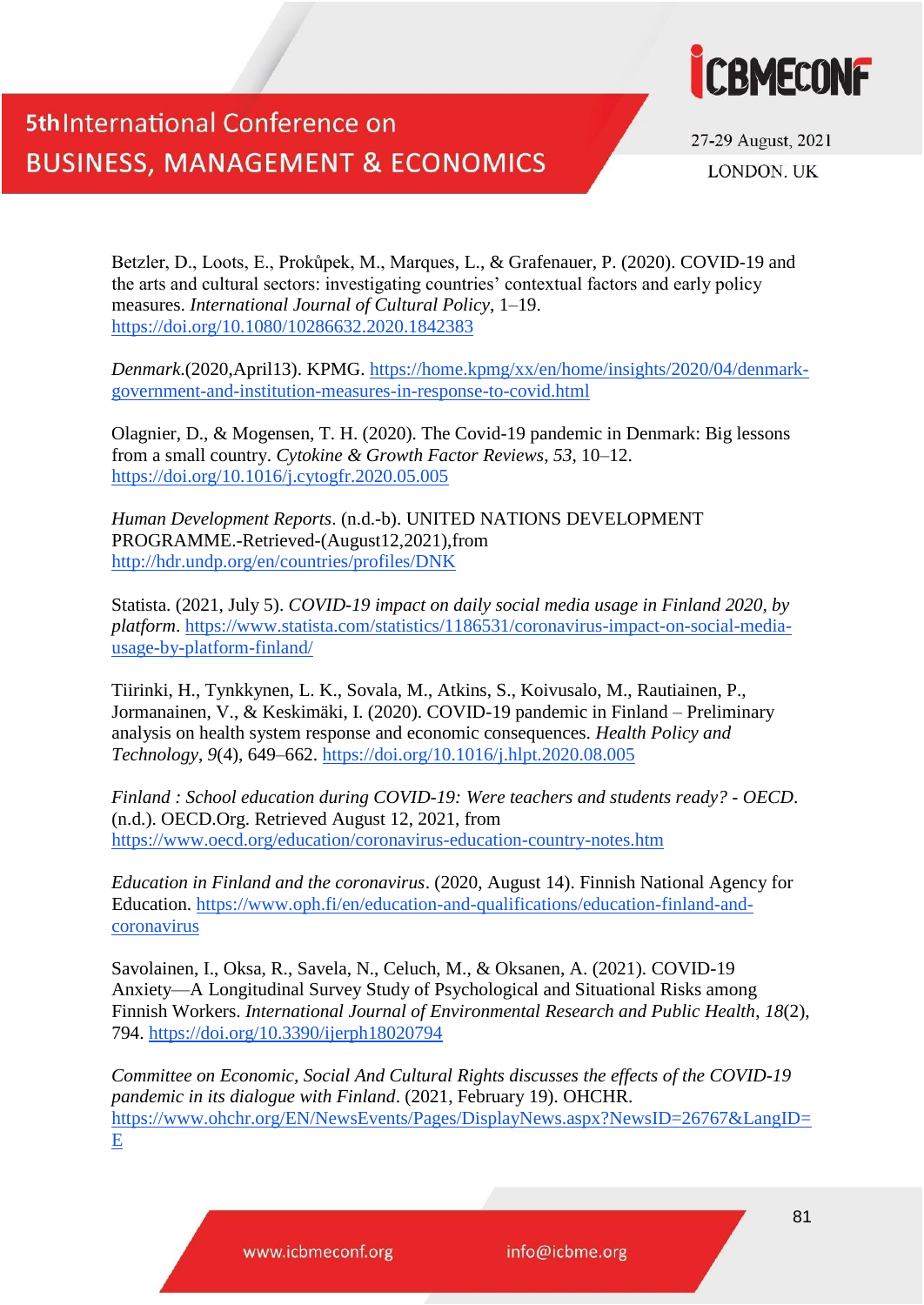

27-29 August, 2021 **LONDON UK** 

*Working group: The growing diversity of the Finnish population needs to be taken into account in the planning and decision-making procedures in arts and cultural policy*. (2021, January20).Valtioneuvosto. [https://valtioneuvosto.fi/en/-/1410845/tworking-group-the](https://valtioneuvosto.fi/en/-/1410845/tworking-group-the-growing-diversity-of-the-finnish-population-needs-to-be-taken-into-account-in-the-planning-and-decision-making-procedures-in-arts-and-cultural-policy)[growing-diversity-of-the-finnish-population-needs-to-be-taken-into-account-in-the-planning](https://valtioneuvosto.fi/en/-/1410845/tworking-group-the-growing-diversity-of-the-finnish-population-needs-to-be-taken-into-account-in-the-planning-and-decision-making-procedures-in-arts-and-cultural-policy)[and-decision-making-procedures-in-arts-and-cultural-policy](https://valtioneuvosto.fi/en/-/1410845/tworking-group-the-growing-diversity-of-the-finnish-population-needs-to-be-taken-into-account-in-the-planning-and-decision-making-procedures-in-arts-and-cultural-policy)

Huittinen, H. (n.d.). *Information on Covid-19 measures in Finland*. Business Finland. Retrieved August 12, 2021, from [https://www.businessfinland.fi/en/do-business-with](https://www.businessfinland.fi/en/do-business-with-finland/invest-in-finland/business-environment/information-on-covid-19-measures-in-finland)[finland/invest-in-finland/business-environment/information-on-covid-19-measures-in-finland](https://www.businessfinland.fi/en/do-business-with-finland/invest-in-finland/business-environment/information-on-covid-19-measures-in-finland)

*Human Development Reports*. (n.d.-c). UNDP. Retrieved August 12, 2021, from <http://hdr.undp.org/en/countries/profiles/NOR>

Nature Editorial. (2020, November 25). *How Iceland hammered COVID with science*. Nature. [https://www.nature.com/articles/d41586-020-03284-](https://www.nature.com/articles/d41586-020-03284-3?error=cookies_not_supported&code=330a6a0d-9efe-4e9f-bb99-ead0d0a775d) [3?error=cookies\\_not\\_supported&code=330a6a0d-9efe-4e9f-bb99-ead0d0a775d](https://www.nature.com/articles/d41586-020-03284-3?error=cookies_not_supported&code=330a6a0d-9efe-4e9f-bb99-ead0d0a775d)

Sigurdsson, E. L., Blondal, A. B., Jonsson, J. S., Tomasdottir, M. O., Hrafnkelsson, H., Linnet, K., & Sigurdsson, J. A. (2020). How primary healthcare in Iceland swiftly changed its strategy in response to the COVID-19 pandemic. *BMJ Open*, *10*(12), e043151. <https://doi.org/10.1136/bmjopen-2020-043151>

*Statistics Iceland: Almost one-third of pupils in compulsary schools did not miss any teaching days due to Covid-19*. (2021, March 22). Statistics Iceland. [https://statice.is/publications/news-archive/education/covid-19-and-school-days-in](https://statice.is/publications/news-archive/education/covid-19-and-school-days-in-compulsory-schools-2019-2020/)[compulsory-schools-2019-2020/](https://statice.is/publications/news-archive/education/covid-19-and-school-days-in-compulsory-schools-2019-2020/)

*COVID-19 in Iceland: New School Regulations Take Effect Tomorrow*. (2020, November 2). Iceland Review. [https://www.icelandreview.com/society/covid-19-in-iceland-new-school](https://www.icelandreview.com/society/covid-19-in-iceland-new-school-regulations-take-effect-tomorrow/)[regulations-take-effect-tomorrow/](https://www.icelandreview.com/society/covid-19-in-iceland-new-school-regulations-take-effect-tomorrow/)

*Iceland*. (2020, April 13). KPMG. [https://home.kpmg/xx/en/home/insights/2020/04/iceland](https://home.kpmg/xx/en/home/insights/2020/04/iceland-government-and-institution-measures-in-response-to-covid.html)[government-and-institution-measures-in-response-to-covid.html](https://home.kpmg/xx/en/home/insights/2020/04/iceland-government-and-institution-measures-in-response-to-covid.html)

*Human Development Reports*. (n.d.-d). UNDP. Retrieved August 12, 2021, from <http://hdr.undp.org/en/countries/profiles/ISL>

Blix, I., Birkeland, M. S., & Thoresen, S. (2021). Worry and mental health in the Covid-19 pandemic: vulnerability factors in the general Norwegian population. *BMC Public Health*, *21*(1).<https://doi.org/10.1186/s12889-021-10927-1>

Statista. (2020b, October 15). *Impact of the coronavirus outbreak on media consumption in Norway 2020, by type*. [https://www.statista.com/statistics/1109900/impact-of-the](https://www.statista.com/statistics/1109900/impact-of-the-coronavirus-outbreak-on-media-consumption-in-norway/)[coronavirus-outbreak-on-media-consumption-in-norway/](https://www.statista.com/statistics/1109900/impact-of-the-coronavirus-outbreak-on-media-consumption-in-norway/)

www.icbmeconf.org

info@icbme.org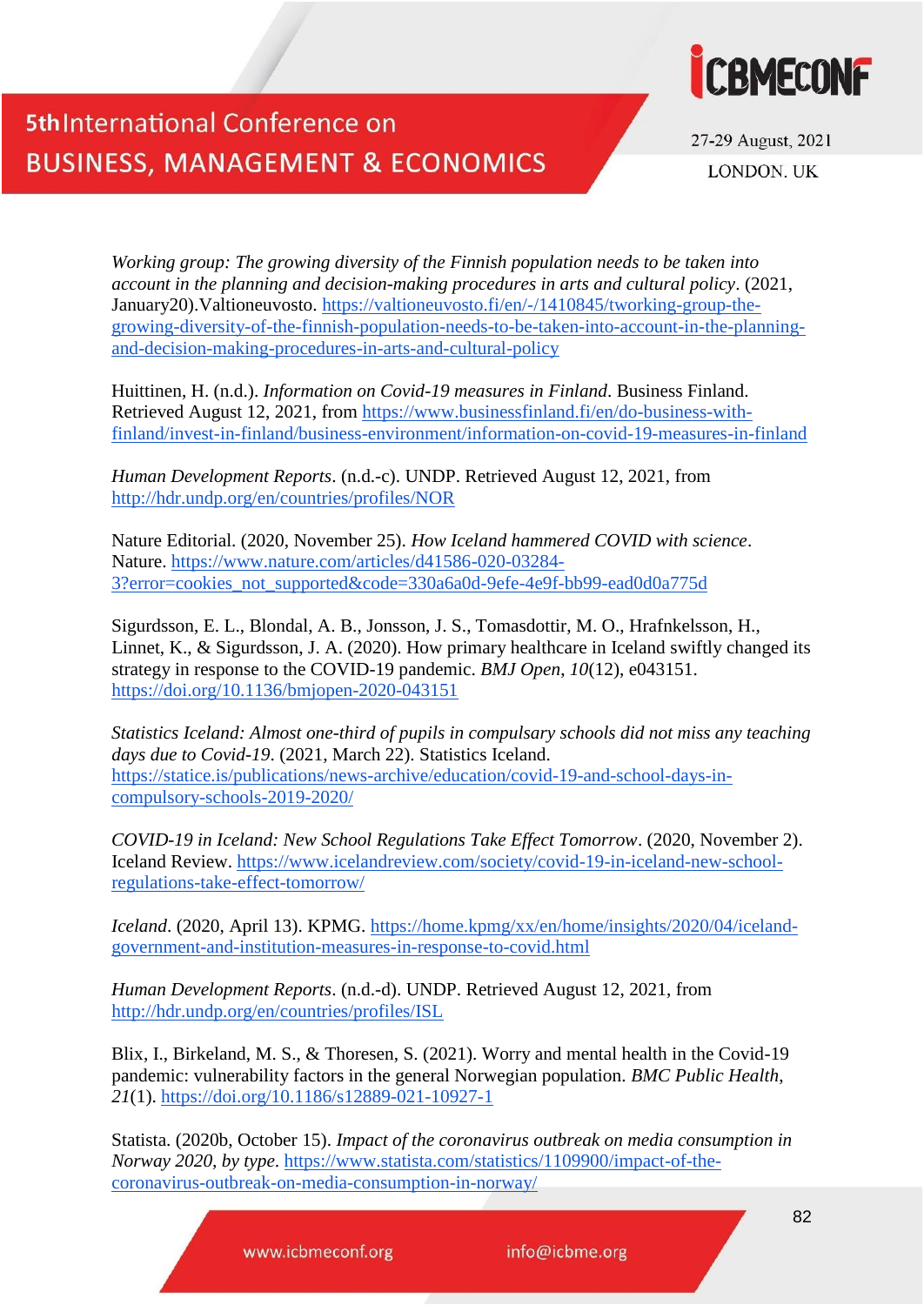



27-29 August, 2021 **LONDON UK** 

Statista. (2020c, November 19). *Forecasted revenue loss in cultural sectors due to COVID-19 in Norway 2020*. [https://www.statista.com/statistics/1118400/forecasted-revenue-loss-in](https://www.statista.com/statistics/1118400/forecasted-revenue-loss-in-cultural-sectors-due-to-covid-19-in-norway/)[cultural-sectors-due-to-covid-19-in-norway/](https://www.statista.com/statistics/1118400/forecasted-revenue-loss-in-cultural-sectors-due-to-covid-19-in-norway/)

Ursin, G., Skjesol, I., & Tritter, J. (2020). The COVID-19 pandemic in Norway: The dominance of social implications in framing the policy response. *Health Policy and Technology*, *9*(4), 663–672.<https://doi.org/10.1016/j.hlpt.2020.08.004>

*Norway*. (2020, April 14). KPMG. [https://home.kpmg/xx/en/home/insights/2020/04/norway](https://home.kpmg/xx/en/home/insights/2020/04/norway-government-and-institution-measures-in-response-to-covid.html)[government-and-institution-measures-in-response-to-covid.html](https://home.kpmg/xx/en/home/insights/2020/04/norway-government-and-institution-measures-in-response-to-covid.html)

*The economic context of Norway - Economic and Political Overview - Nordea Trade Portal*. (2021, August). Nordeatrade. <https://www.nordeatrade.com/fi/explore-new-market/norway/economical-context>

Bris, A. (2017, February 28). GDP is Dead. Long Live 'Happiness'. IndustryWeek. [https://www.industryweek.com/the-economy/article/22002275/gdp-is-dead-long-live](https://www.industryweek.com/the-economy/article/22002275/gdp-is-dead-long-live-happiness)[happiness](https://www.industryweek.com/the-economy/article/22002275/gdp-is-dead-long-live-happiness)

Helsingen, L. M., Refsum, E., Gjøstein, D. K., Løberg, M., Bretthauer, M., Kalager, M., & Emilsson, L. (2020). The COVID-19 pandemic in Norway and Sweden – threats, trust, and impact on daily life: a comparative survey. *BMC Public Health*, *20*(1). <https://doi.org/10.1186/s12889-020-09615-3>

*Sweden(2020,April,14)*  [https://home.kpmg/xx/en/home/insights/2020/04/sweden-government-and-institution](https://home.kpmg/xx/en/home/insights/2020/04/sweden-government-and-institution-measures-in-response-to-covid.html)[measures-in-response-to-covid.html](https://home.kpmg/xx/en/home/insights/2020/04/sweden-government-and-institution-measures-in-response-to-covid.html)

*Swedish actions on education in response to the corona pandemic*. (2021, June 17). Cedefop. [https://www.cedefop.europa.eu/en/news-and-press/news/swedish-actions-education](https://www.cedefop.europa.eu/en/news-and-press/news/swedish-actions-education-response-corona-pandemic)[response-corona-pandemic](https://www.cedefop.europa.eu/en/news-and-press/news/swedish-actions-education-response-corona-pandemic)

*COVID-19 Response*. (n.d.). Diversity of Cultural Expressions. Retrieved August 12, 2021, from<https://en.unesco.org/creativity/covid-19>

McCracken, L. M., Badinlou, F., Buhrman, M., & Brocki, K. C. (2020). Psychological impact of COVID-19 in the Swedish population: Depression, anxiety, and insomnia and their associations to risk and vulnerability factors. *European Psychiatry*, *63*(1). <https://doi.org/10.1192/j.eurpsy.2020.81>

*Human Development Reports*. (n.d.-e). UNDP. Retrieved August 12, 2021, from <http://hdr.undp.org/en/countries/profiles/SWE>

www.icbmeconf.org